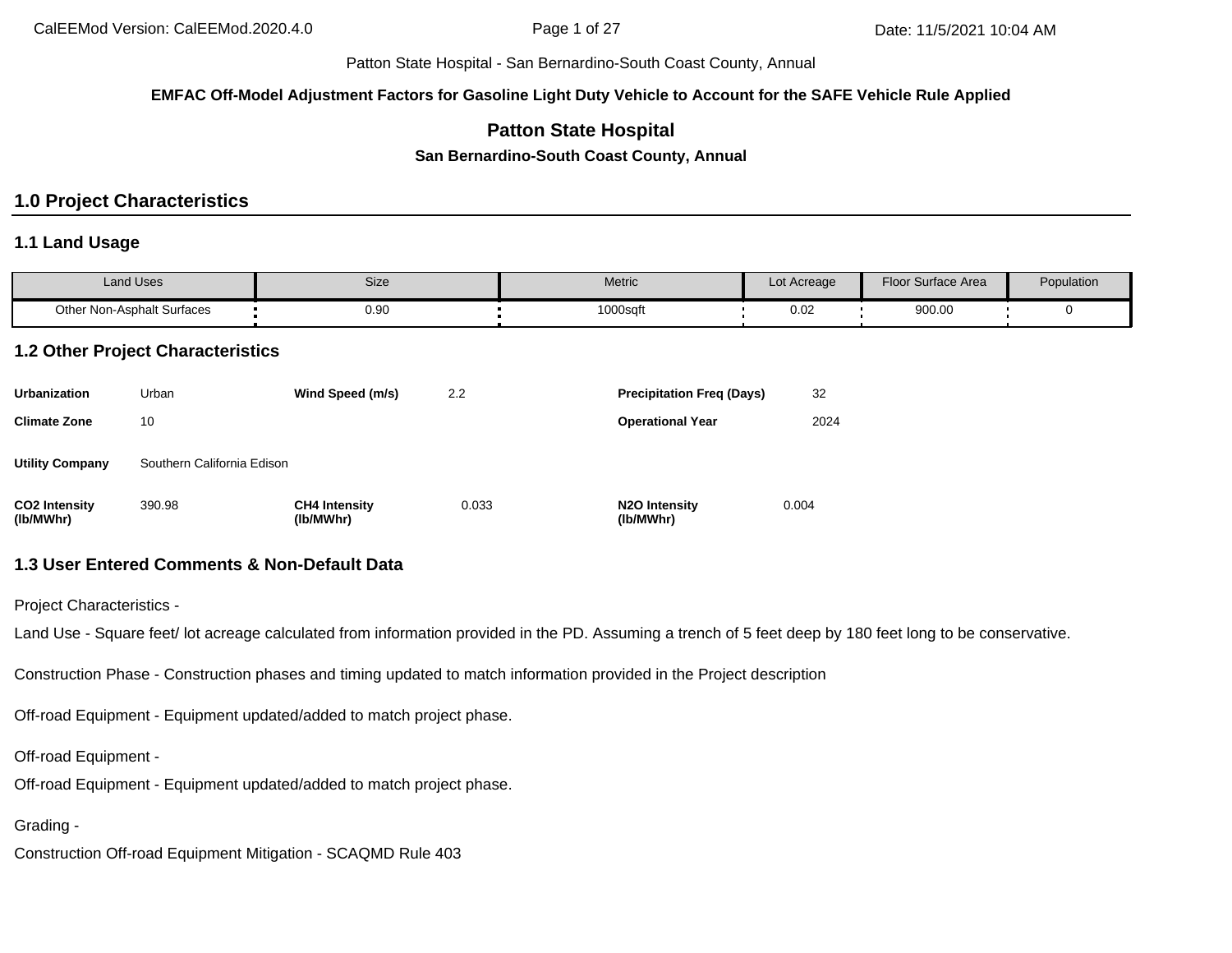### **EMFAC Off-Model Adjustment Factors for Gasoline Light Duty Vehicle to Account for the SAFE Vehicle Rule Applied**

| <b>Table Name</b>      | <b>Column Name</b>             | <b>Default Value</b> | <b>New Value</b> |
|------------------------|--------------------------------|----------------------|------------------|
| tblConstDustMitigation | CleanPavedRoadPercentReduction | $\Omega$             | 25               |
| tblConstDustMitigation | WaterUnpavedRoadVehicleSpeed   | 0                    | 15               |
| tblConstructionPhase   | NumDays                        | 100.00               | 130.00           |
| tblConstructionPhase   | NumDays                        | 5.00                 | 22.00            |
| tblConstructionPhase   | NumDays                        | 1.00                 | 23.00            |
| tblConstructionPhase   | PhaseEndDate                   | 8/4/2023             | 3/31/2024        |
| tblConstructionPhase   | PhaseEndDate                   | 3/17/2023            | 9/30/2023        |
| tblConstructionPhase   | PhaseEndDate                   | 8/11/2023            | 4/30/2024        |
| tblConstructionPhase   | PhaseEndDate                   | 3/15/2023            | 3/31/2023        |
| tblConstructionPhase   | PhaseStartDate                 | 3/18/2023            | 10/1/2023        |
| tblConstructionPhase   | PhaseStartDate                 | 3/16/2023            | 4/1/2023         |
| tblConstructionPhase   | PhaseStartDate                 | 8/5/2023             | 4/1/2024         |
| tblConstructionPhase   | PhaseStartDate                 | 3/15/2023            | 3/1/2023         |
| tblOffRoadEquipment    | LoadFactor                     | 0.50                 | 0.50             |
| tblOffRoadEquipment    | LoadFactor                     | 0.38                 | 0.38             |
| tblOffRoadEquipment    | OffRoadEquipmentType           |                      | Trenchers        |
| tblOffRoadEquipment    | OffRoadEquipmentType           |                      | Excavators       |
| tblOffRoadEquipment    | OffRoadEquipmentType           |                      | Dumpers/Tenders  |
| tblOffRoadEquipment    | OffRoadEquipmentUnitAmount     | 4.00                 | 2.00             |

**2.0 Emissions Summary**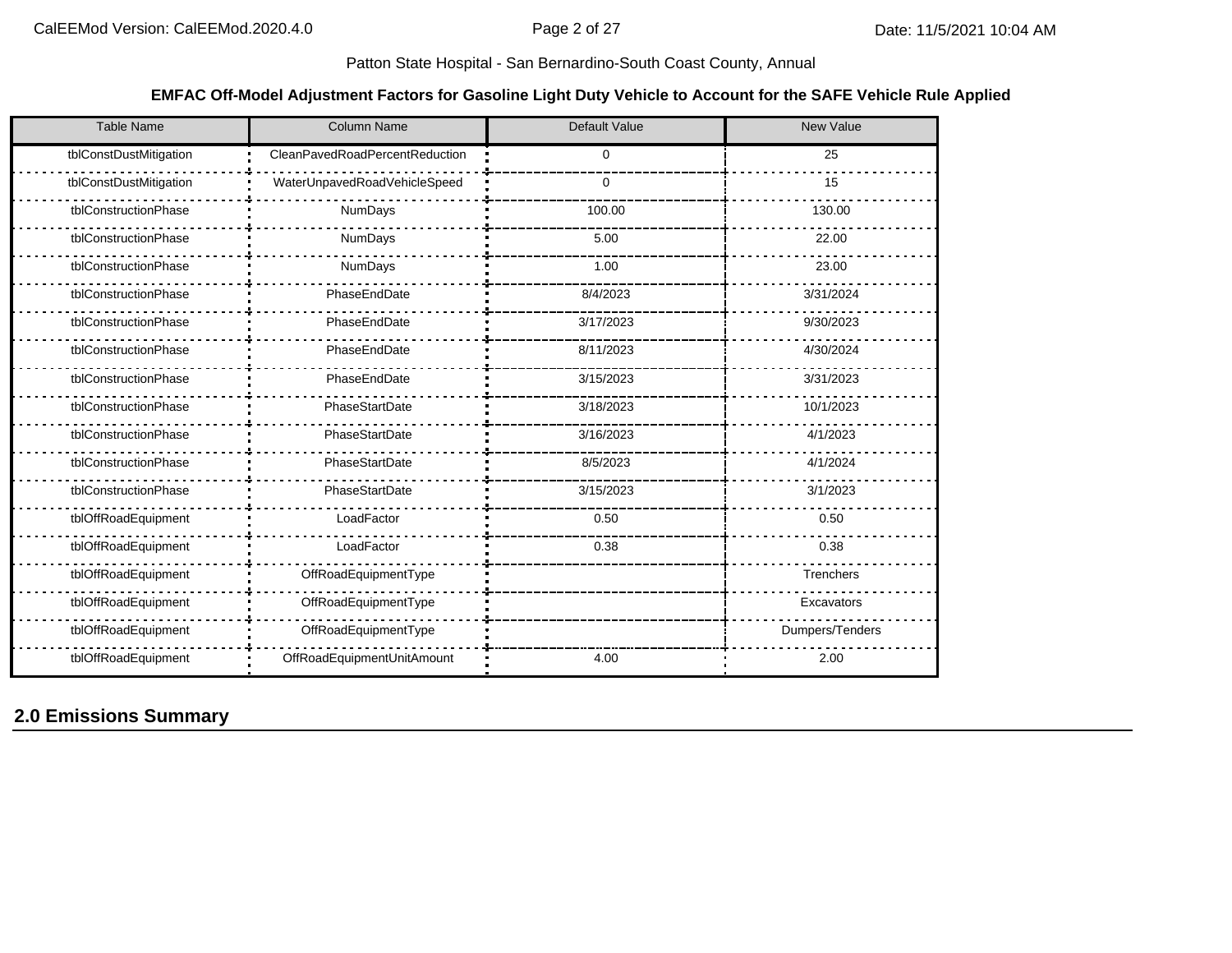### **EMFAC Off-Model Adjustment Factors for Gasoline Light Duty Vehicle to Account for the SAFE Vehicle Rule Applied**

## **2.1 Overall Construction**

### **Unmitigated Construction**

|                | <b>ROG</b> | <b>NO<sub>x</sub></b> | CO     | SO <sub>2</sub> | Fugitive<br><b>PM10</b> | Exhaust<br><b>PM10</b> | <b>PM10</b><br>Total | Fugitive<br>PM2.5 | Exhaust<br><b>PM2.5</b> | <b>PM2.5</b><br>Total |        | Bio- CO2   NBio- CO2   Total CO2 |                     | CH <sub>4</sub> | <b>N2O</b>      | CO <sub>2</sub> e |
|----------------|------------|-----------------------|--------|-----------------|-------------------------|------------------------|----------------------|-------------------|-------------------------|-----------------------|--------|----------------------------------|---------------------|-----------------|-----------------|-------------------|
| Year           |            |                       |        |                 |                         | tons/yr                |                      |                   |                         |                       |        |                                  | MT/yr               |                 |                 |                   |
| 2023           | 0.1346     | 1.3438                | 1.1793 | 2.2300e-<br>003 | 0.0174                  | 0.0643                 | 0.0817               | 3.6700e-<br>003   | 0.0592                  | 0.0628                | 0.0000 |                                  | 196.3060 196.3060 ' | 0.0609          | 2.4000e-<br>004 | $\cdot$ 197.8990  |
| 2024           | 0.0261<br> | 0.2505                | 0.3094 | 5.1000e-<br>004 | 1.8100e-<br>003         | 0.0118                 | 0.0136               | 4.8000e-<br>004   | 0.0109                  | 0.0114                | 0.0000 | 44.0783                          | 44.0783             | 0.0136          | 4.0000e-<br>005 | 44.4279           |
| <b>Maximum</b> | 0.1346     | .3438                 | 1.1793 | 2.2300e-<br>003 | 0.0174                  | 0.0643                 | 0.0817               | 3.6700e-<br>003   | 0.0592                  | 0.0628                | 0.0000 | 196.3060                         | 196.3060            | 0.0609          | 2.4000e-<br>004 | 197.8990          |

### **Mitigated Construction**

|                | <b>ROG</b>             | <b>NO<sub>x</sub></b> | CO     | SO <sub>2</sub> | Fugitive<br><b>PM10</b> | Exhaust<br><b>PM10</b> | <b>PM10</b><br>Total | Fugitive<br><b>PM2.5</b> | Exhaust<br>PM2.5 | PM2.5<br>Total |        | Bio- CO2   NBio- CO2   Total CO2 |                     | CH <sub>4</sub> | <b>N2O</b>      | CO <sub>2e</sub> |
|----------------|------------------------|-----------------------|--------|-----------------|-------------------------|------------------------|----------------------|--------------------------|------------------|----------------|--------|----------------------------------|---------------------|-----------------|-----------------|------------------|
| Year           |                        |                       |        |                 |                         | tons/yr                |                      |                          |                  |                |        |                                  | MT/yr               |                 |                 |                  |
| 2023           | 0.1346<br>$\mathbf{u}$ | .3438                 | 1.1793 | 2.2300e-<br>003 | 0.0113                  | 0.0643                 | 0.0755               | 2.6600e-<br>003          | 0.0592           | 0.0618         | 0.0000 |                                  | 196.3058 196.3058 ' | 0.0609          | 2.4000e-<br>004 | $+197.8988$      |
| 2024           | 0.0261<br>             | 0.2505                | 0.3094 | 5.1000e-<br>004 | -4200e.<br>003          | 0.0118                 | 0.0132               | 3.8000e-<br>004          | 0.0109           | 0.0113         | 0.0000 | 44.0783                          | 44.0783             | 0.0136          | 4.0000e-<br>005 | 44.4279          |
| <b>Maximum</b> | 0.1346                 | 1.3438                | 1.1793 | 2.2300e-<br>003 | 0.0113                  | 0.0643                 | 0.0755               | 2.6600e-<br>003          | 0.0592           | 0.0618         | 0.0000 | 196.3058                         | 196.3058            | 0.0609          | 2.4000e-<br>004 | 197.8988         |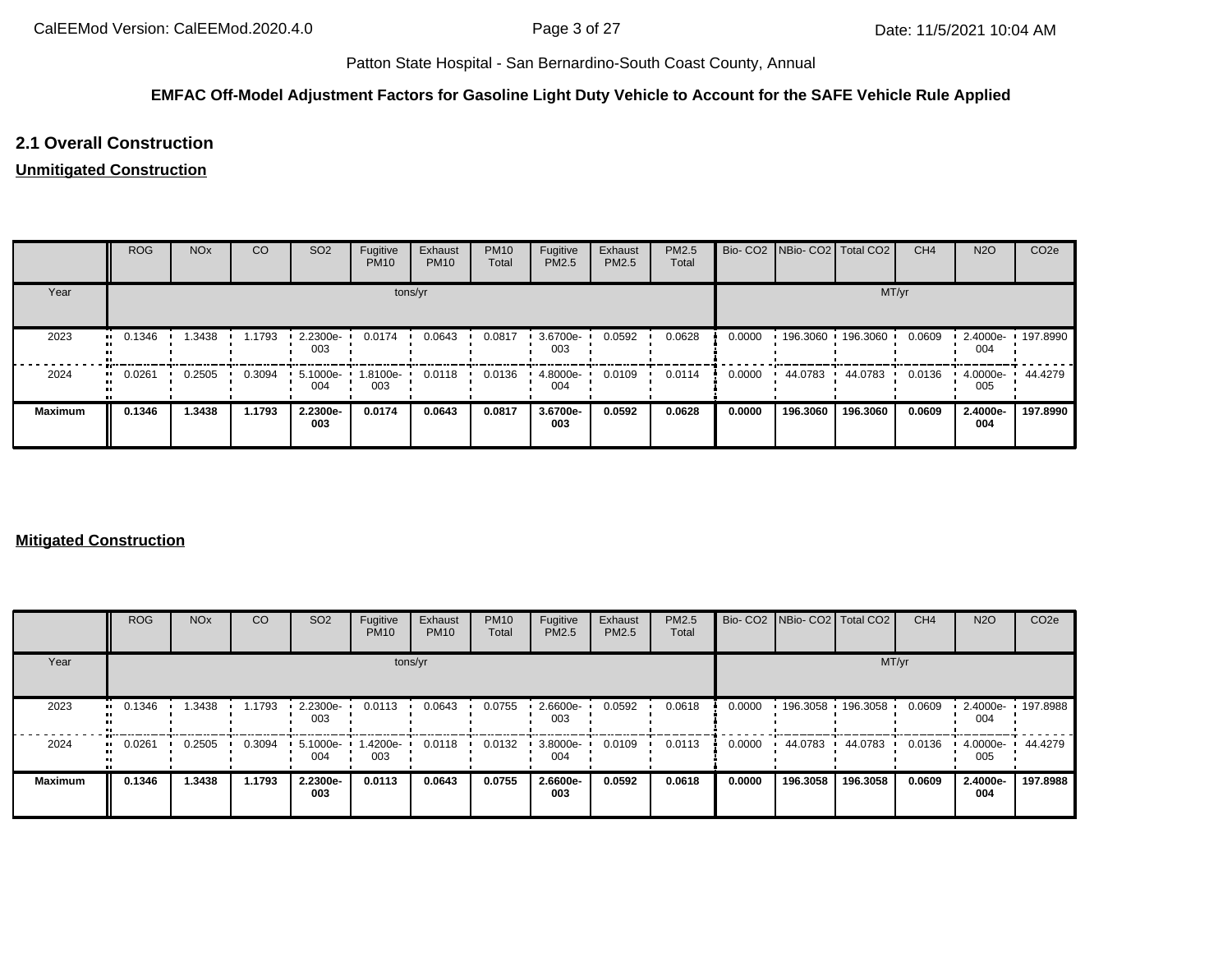### **EMFAC Off-Model Adjustment Factors for Gasoline Light Duty Vehicle to Account for the SAFE Vehicle Rule Applied**

|                             | <b>ROG</b> | <b>NO<sub>x</sub></b> | CO   | <b>SO2</b> | <b>Fugitive</b><br><b>PM10</b> | <b>Exhaust</b><br><b>PM10</b> | <b>PM10</b><br><b>Total</b> | <b>Fugitive</b><br><b>PM2.5</b> | <b>Exhaust</b><br><b>PM2.5</b> | <b>PM2.5</b><br><b>Total</b> |      |      | Bio- CO2   NBio-CO2   Total CO2 | CH <sub>4</sub> | N <sub>20</sub> | CO <sub>2e</sub> |
|-----------------------------|------------|-----------------------|------|------------|--------------------------------|-------------------------------|-----------------------------|---------------------------------|--------------------------------|------------------------------|------|------|---------------------------------|-----------------|-----------------|------------------|
| Percent<br><b>Reduction</b> | 0.00       | 0.00                  | 0.00 | 0.00       | 34.11                          | 0.00                          | 6.89                        | 26.75                           | 0.00                           | 48.،                         | 0.00 | 0.00 | 0.00                            | 0.00            | 0.00            | 0.00             |

| Quarter | <b>Start Date</b> | <b>End Date</b> | Maximum Unmitigated ROG + NOX (tons/quarter) | Maximum Mitigated ROG + NOX (tons/quarter) |
|---------|-------------------|-----------------|----------------------------------------------|--------------------------------------------|
|         | $3 - 1 - 2023$    | 5-31-2023       | 0.4675                                       | 0.4675                                     |
| 2       | $6 - 1 - 2023$    | 8-31-2023       | 0.5923                                       | 0.5923                                     |
| 3       | $9 - 1 - 2023$    | 11-30-2023      | 0.3467                                       | 0.3467                                     |
| 4       | 12-1-2023         | 2-29-2024       | 0.2188                                       | 0.2188                                     |
| 5       | $3 - 1 - 2024$    | 5-31-2024       | 0.1342                                       | 0.1342                                     |
|         |                   | <b>Highest</b>  | 0.5923                                       | 0.5923                                     |

## **2.2 Overall Operational**

# **Unmitigated Operational**

|                          | <b>ROG</b>      | <b>NO<sub>x</sub></b> | CO                 | SO <sub>2</sub> | Fugitive<br><b>PM10</b> | Exhaust<br><b>PM10</b> | <b>PM10</b><br>Total | Fugitive<br>PM2.5 | Exhaust<br>PM2.5 | <b>PM2.5</b><br>Total |        | Bio- CO2   NBio- CO2   Total CO2 |                      | CH <sub>4</sub> | <b>N2O</b> | CO <sub>2e</sub> |
|--------------------------|-----------------|-----------------------|--------------------|-----------------|-------------------------|------------------------|----------------------|-------------------|------------------|-----------------------|--------|----------------------------------|----------------------|-----------------|------------|------------------|
| Category                 |                 |                       |                    |                 |                         | tons/yr                |                      |                   |                  |                       |        |                                  | MT/yr                |                 |            |                  |
| Area<br>ш.               | 7.0000e-<br>005 | 0.0000                | $1.0000e -$<br>005 | 0.0000          |                         | 0.0000                 | 0.0000               |                   | 0.0000           | 0.0000                | 0.0000 | 2.0000e-<br>005                  | $2.0000e - 1$<br>005 | 0.0000          | 0.0000     | 2.0000e-<br>005  |
| Energy<br>$\bullet$      | 0.0000          | 0.0000                | 0.0000             | 0.0000          |                         | 0.0000                 | 0.0000               |                   | 0.0000           | 0.0000                | 0.0000 | 0.0000                           | 0.0000               | 0.0000          | 0.0000     | 0.0000           |
| Mobile<br>$\blacksquare$ | 0.0000          | 0.0000                | 0.0000             | 0.0000          | 0.0000                  | 0.0000                 | 0.0000               | 0.0000            | 0.0000           | 0.0000                | 0.0000 | 0.0000                           | 0.0000               | 0.0000          | 0.0000     | 0.0000           |
| Waste                    |                 |                       |                    |                 |                         | 0.0000                 | 0.0000               |                   | 0.0000           | 0.0000                | 0.0000 | 0.0000                           | 0.0000               | 0.0000          | 0.0000     | 0.0000           |
| Water                    |                 |                       |                    |                 |                         | 0.0000                 | 0.0000               |                   | 0.0000           | 0.0000                | 0.0000 | 0.0000                           | 0.0000               | 0.0000          | 0.0000     | 0.0000           |
| <b>Total</b>             | 7.0000e-<br>005 | 0.0000                | 1.0000e-<br>005    | 0.0000          | 0.0000                  | 0.0000                 | 0.0000               | 0.0000            | 0.0000           | 0.0000                | 0.0000 | 2.0000e-<br>005                  | 2.0000e-<br>005      | 0.0000          | 0.0000     | 2.0000e-<br>005  |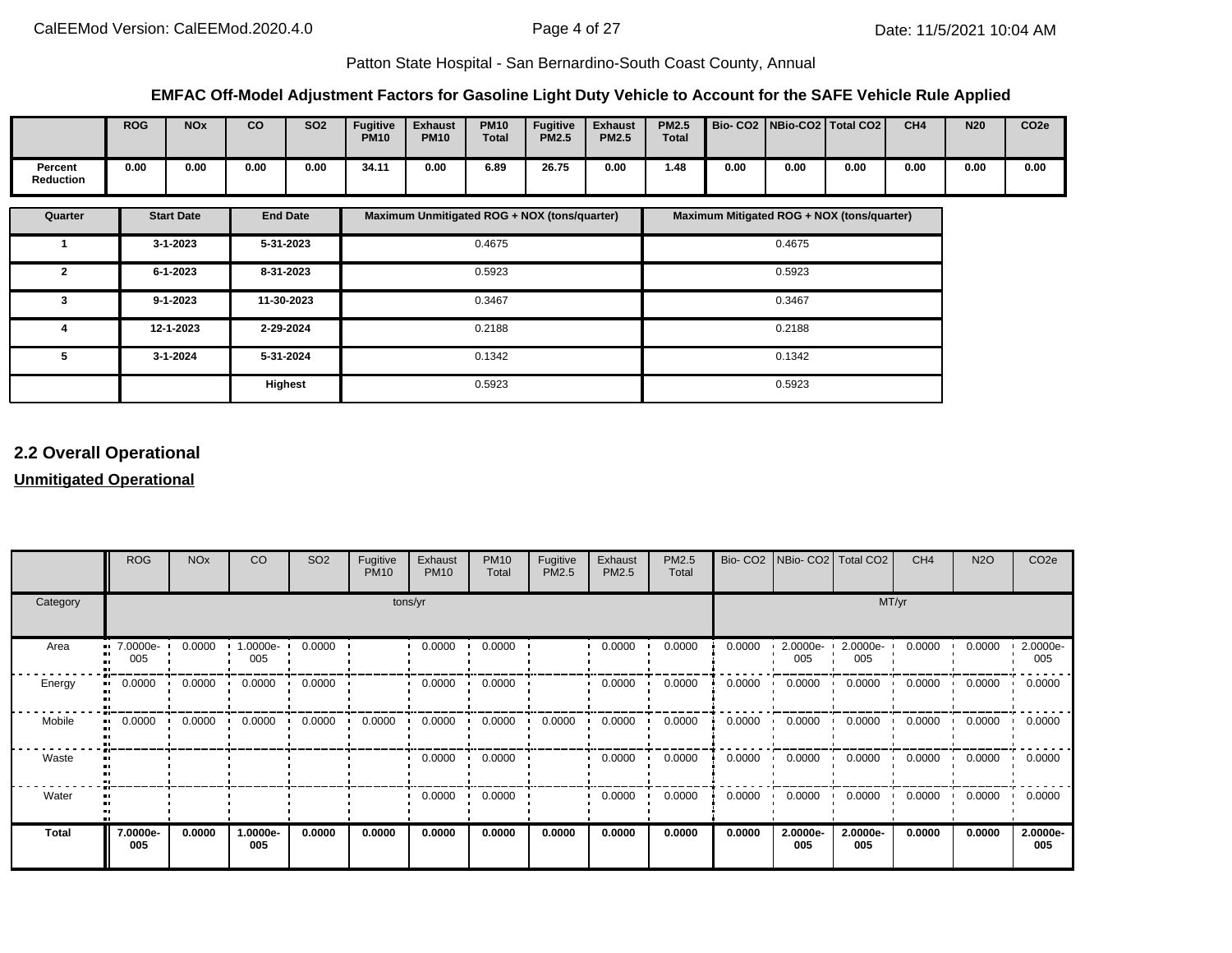#### **EMFAC Off-Model Adjustment Factors for Gasoline Light Duty Vehicle to Account for the SAFE Vehicle Rule Applied**

## **2.2 Overall Operational**

### **Mitigated Operational**

|              | <b>ROG</b>      | <b>NO<sub>x</sub></b> | CO                | SO <sub>2</sub> | Fugitive<br><b>PM10</b> | Exhaust<br><b>PM10</b> | <b>PM10</b><br>Total | Fugitive<br>PM2.5 | Exhaust<br>PM2.5 | PM2.5<br>Total |        | Bio- CO2   NBio- CO2   Total CO2 |                 | CH <sub>4</sub> | <b>N2O</b> | CO <sub>2e</sub> |
|--------------|-----------------|-----------------------|-------------------|-----------------|-------------------------|------------------------|----------------------|-------------------|------------------|----------------|--------|----------------------------------|-----------------|-----------------|------------|------------------|
| Category     |                 |                       |                   |                 |                         | tons/yr                |                      |                   |                  |                |        |                                  | MT/yr           |                 |            |                  |
| Area<br>п.   | 7.0000e-<br>005 | 0.0000                | $1.0000e-$<br>005 | 0.0000          |                         | 0.0000                 | 0.0000               |                   | 0.0000           | 0.0000         | 0.0000 | 2.0000e-<br>005                  | 2.0000e-<br>005 | 0.0000          | 0.0000     | 2.0000e-<br>005  |
| Energy       | 0.0000          | 0.0000                | 0.0000            | 0.0000          |                         | 0.0000                 | 0.0000               |                   | 0.0000           | 0.0000         | 0.0000 | 0.0000                           | 0.0000          | 0.0000          | 0.0000     | 0.0000           |
| Mobile<br>п. | 0.0000          | 0.0000                | 0.0000            | 0.0000          | 0.0000                  | 0.0000                 | 0.0000               | 0.0000            | 0.0000           | 0.0000         | 0.0000 | 0.0000                           | 0.0000          | 0.0000          | 0.0000     | 0.0000           |
| Waste        |                 |                       |                   |                 |                         | 0.0000                 | 0.0000               |                   | 0.0000           | 0.0000         | 0.0000 | 0.0000                           | 0.0000          | 0.0000          | 0.0000     | 0.0000           |
| Water        |                 |                       |                   |                 |                         | 0.0000<br>. .          | 0.0000               |                   | 0.0000           | 0.0000         | 0.0000 | 0.0000                           | 0.0000          | 0.0000          | 0.0000     | 0.0000           |
| <b>Total</b> | 7.0000e-<br>005 | 0.0000                | 1.0000e-<br>005   | 0.0000          | 0.0000                  | 0.0000                 | 0.0000               | 0.0000            | 0.0000           | 0.0000         | 0.0000 | 2.0000e-<br>005                  | 2.0000e-<br>005 | 0.0000          | 0.0000     | 2.0000e-<br>005  |

|                             | <b>ROG</b> | <b>NO<sub>x</sub></b> | <b>CO</b> | <b>SO2</b> | <b>Fugitive</b><br><b>PM10</b> | <b>Exhaust</b><br><b>PM10</b> | <b>PM10</b><br><b>Total</b> | <b>Fugitive</b><br><b>PM2.5</b> | <b>Exhaust</b><br><b>PM2.5</b> | <b>PM2.5</b><br><b>Total</b> |      |      | Bio- CO2   NBio-CO2   Total CO2 | CH <sub>4</sub> | N <sub>20</sub> | CO <sub>2e</sub> |
|-----------------------------|------------|-----------------------|-----------|------------|--------------------------------|-------------------------------|-----------------------------|---------------------------------|--------------------------------|------------------------------|------|------|---------------------------------|-----------------|-----------------|------------------|
| Percent<br><b>Reduction</b> | 0.00       | 0.00                  | 0.00      | 0.00       | 0.00                           | 0.00                          | 0.00                        | 0.00                            | 0.00                           | 0.00                         | 0.00 | 0.00 | 0.00                            | 0.00            | 0.00            | 0.00             |

# **3.0 Construction Detail**

## **Construction Phase**

| Phase<br>Number | Phase Name                        | Phase Type                   | <b>Start Date</b> | End Date  | Week | Num Days Num Days | <b>Phase Description</b> |
|-----------------|-----------------------------------|------------------------------|-------------------|-----------|------|-------------------|--------------------------|
|                 | •Site Preparation                 | •Site Preparation            | 3/1/2023          | 3/31/2023 |      | 23                |                          |
|                 | <b>Excavation &amp; Trenching</b> | •Trenchina                   | 4/1/2023          | 9/30/2023 |      | 130.              |                          |
|                 | Pipe fittings & Instillation      | <b>Building Construction</b> | 10/1/2023         | 3/31/2024 |      | $130 -$           |                          |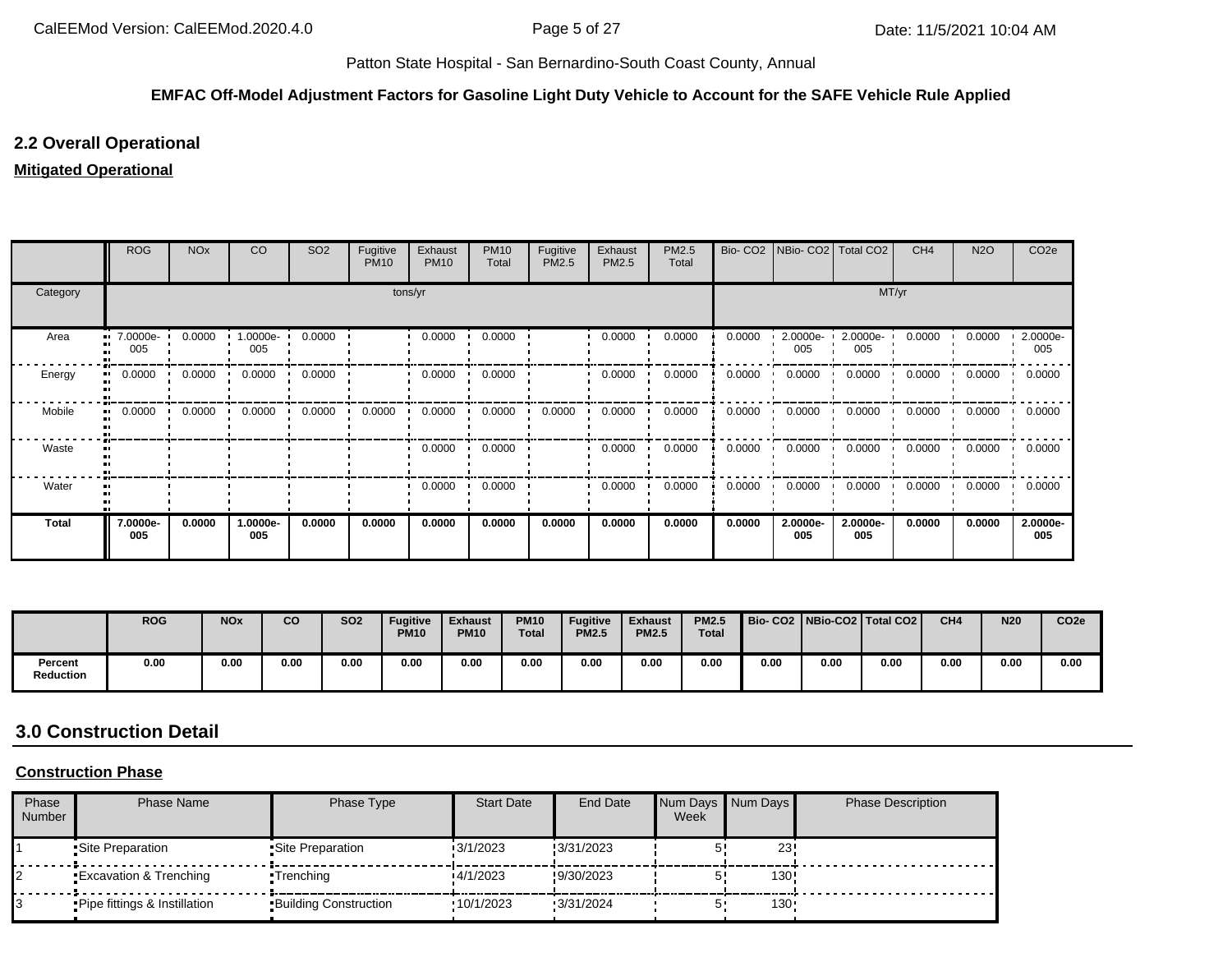#### **EMFAC Off-Model Adjustment Factors for Gasoline Light Duty Vehicle to Account for the SAFE Vehicle Rule Applied**

|  | ୴ | <br>Pavinα<br>·Backfil⊾<br>6¥. | ∙Pavınɑ | $\sim$ $\sim$<br>ı <i>лі</i><br>72027 | 4/30/2024<br>. . |  | $\sim$<br>--- |  |
|--|---|--------------------------------|---------|---------------------------------------|------------------|--|---------------|--|
|--|---|--------------------------------|---------|---------------------------------------|------------------|--|---------------|--|

**Acres of Grading (Site Preparation Phase): 11.5**

**Acres of Grading (Grading Phase): 0**

### **Acres of Paving: 0.02**

**Residential Indoor: 0; Residential Outdoor: 0; Non-Residential Indoor: 0; Non-Residential Outdoor: 0; Striped Parking Area: 0 (Architectural Coating – sqft)**

#### **OffRoad Equipment**

| <b>Phase Name</b>                 | Offroad Equipment Type    | Amount | Usage Hours  | <b>Horse Power</b> | <b>Load Factor</b> |
|-----------------------------------|---------------------------|--------|--------------|--------------------|--------------------|
| Excavation & Trenching            | -Trenchers                |        | $8.00$ !     | 78!                | 0.50               |
| Backfill & Paving                 | Cement and Mortar Mixers  |        | 6.00:        | 9                  | 0.56               |
| <b>Excavation &amp; Trenching</b> | <b>Excavators</b>         |        | $8.00$ !     | 158                | 0.38               |
| Pipe fittings & Instillation      | •Cranes                   |        | 4.00         | 231                | 0.29               |
| Pipe fittings & Instillation      | Forklifts                 |        | 6.00         | 89                 | 0.20               |
| <b>Excavation &amp; Trenching</b> | <b>Craders</b>            |        | 6.00:        | 187                | 0.41               |
| Site Preparation                  | •Graders                  |        | 8.00         | 187'               | 0.41               |
| Backfill & Paving                 | -Pavers                   |        | $7.00 \cdot$ | 130 <sub>1</sub>   | 0.42               |
| Backfill & Paving                 | Rollers <sup>-</sup>      |        | 7.00:        | 80 <sub>1</sub>    | 0.38               |
| Backfill & Paving                 | Dumpers/Tenders           |        | 7.00:        | 16'                | 0.38               |
| <b>Excavation &amp; Trenching</b> | Rubber Tired Dozers       |        | $6.00 \cdot$ | 247                | 0.40               |
| Pipe fittings & Instillation      | Tractors/Loaders/Backhoes |        | 8.00         | 97'                | 0.37               |
| Excavation & Trenching            | Tractors/Loaders/Backhoes |        | 7.00:        | 97'                | 0.37               |
| Backfill & Paving                 | Tractors/Loaders/Backhoes |        | $7.00 \cdot$ | 97'                | 0.37               |
| Site Preparation                  | Tractors/Loaders/Backhoes |        | 8.00:        | 97'                | 0.37               |

**Trips and VMT**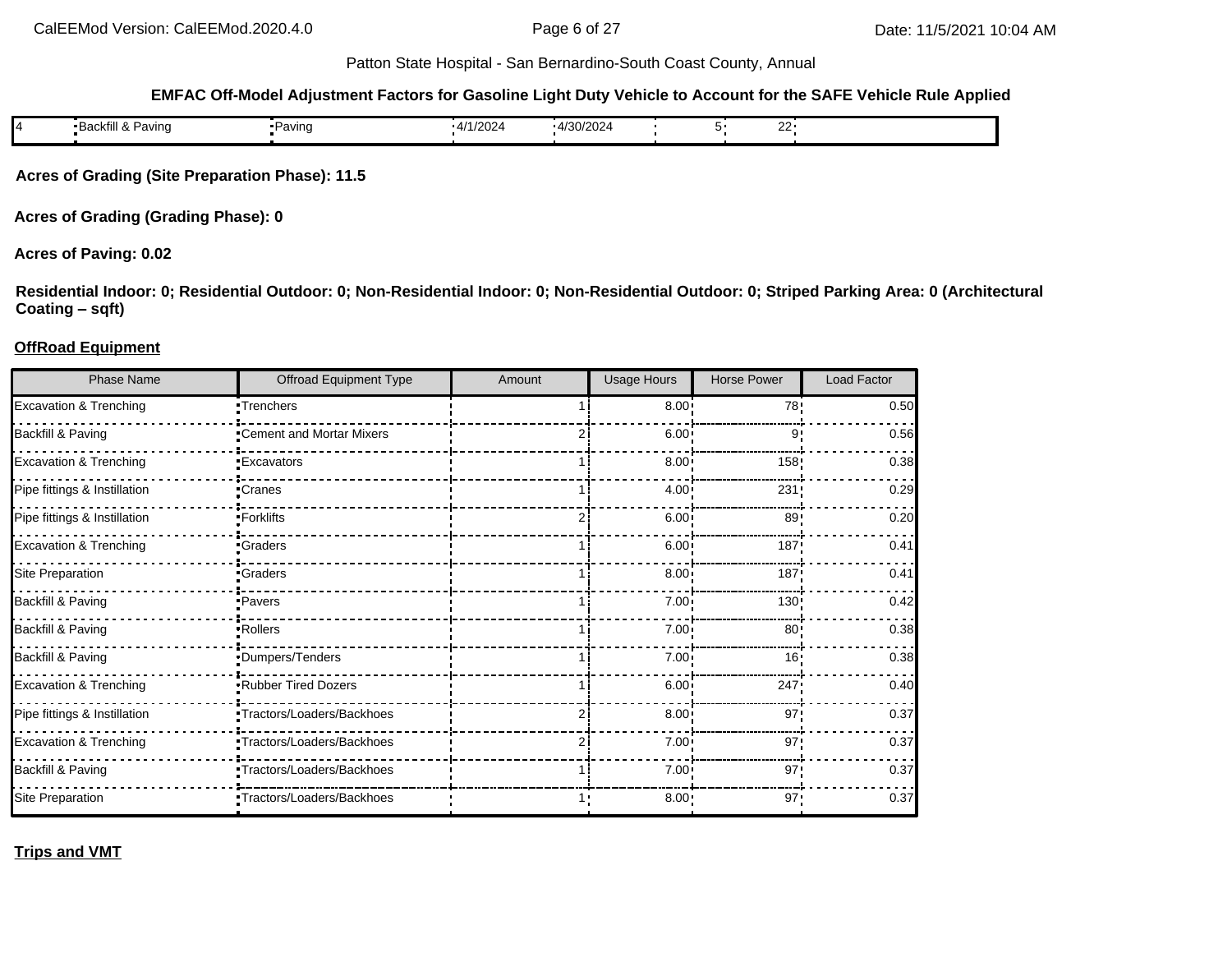#### **EMFAC Off-Model Adjustment Factors for Gasoline Light Duty Vehicle to Account for the SAFE Vehicle Rule Applied**

| <b>Phase Name</b>                    | <b>Offroad Equipment</b><br>Count | <b>Worker Trip</b><br><b>Number</b> | Vendor Trip<br>Number | <b>Hauling Trip</b><br><b>Number</b> | <b>Worker Trip</b><br>Length | Vendor Trip<br>Length | <b>Hauling Trip</b><br>Length | <b>Worker Vehicle</b><br>Class | Vendor<br>Vehicle Class Vehicle Class | Hauling     |
|--------------------------------------|-----------------------------------|-------------------------------------|-----------------------|--------------------------------------|------------------------------|-----------------------|-------------------------------|--------------------------------|---------------------------------------|-------------|
| <b>Site Preparation</b>              |                                   | 5.00                                | 0.00!                 | $0.00 \cdot$                         | 14.70i                       | 6.90!                 |                               | 20.00 LD Mix                   | <b>HDT Mix</b>                        | !ННDТ       |
| <b>Excavation &amp;</b><br>Tranching |                                   | 15.00                               | 0.00!                 | $0.00 \cdot$                         | 14.70i                       | 6.90!                 |                               | 20.00 LD Mix                   | <b>HDT Mix</b>                        | !ННDТ       |
| Pipe fittings &<br>Inetillation      |                                   | $0.00 \cdot$                        | 0.00!                 | $0.00 \cdot$                         | 14.70i                       | 6.90!                 |                               | 20.00 LD Mix                   | <b>HDT Mix</b>                        | !HHDT       |
| Backfill & Paving                    |                                   | 15.00                               | 0.00                  | $0.00 \cdot$                         | $14.70 \cdot$                | $6.90 -$              |                               | 20.00 LD Mix                   | <b>HDT Mix</b>                        | <b>HHDT</b> |

### **3.1 Mitigation Measures Construction**

Water Exposed Area

Reduce Vehicle Speed on Unpaved Roads

Clean Paved Roads

## **3.2 Site Preparation - 2023**

#### **Unmitigated Construction On-Site**

|                      | <b>ROG</b>         | <b>NO<sub>x</sub></b> | CO     | SO <sub>2</sub> | Fugitive<br><b>PM10</b> | Exhaust<br><b>PM10</b> | <b>PM10</b><br>Total | Fugitive<br>PM2.5 | Exhaust<br>PM2.5 | PM2.5<br>Total  |        | Bio- CO2   NBio- CO2   Total CO2 |        | CH <sub>4</sub> | <b>N2O</b> | CO <sub>2e</sub> |
|----------------------|--------------------|-----------------------|--------|-----------------|-------------------------|------------------------|----------------------|-------------------|------------------|-----------------|--------|----------------------------------|--------|-----------------|------------|------------------|
| Category             |                    |                       |        |                 |                         | tons/yr                |                      |                   |                  |                 |        |                                  | MT/yr  |                 |            |                  |
| <b>Fugitive Dust</b> |                    |                       |        |                 | 6.1000e-<br>003         | 0.0000                 | 6.1000e-<br>003      | 6.6000e-<br>004   | 0.0000           | 6.6000e-<br>004 | 0.0000 | 0.0000                           | 0.0000 | 0.0000          | 0.0000     | 0.0000           |
| Off-Road             | $-6.1500e-$<br>003 | 0.0712                | 0.0451 | 1.1000e-<br>004 |                         | 2.6100e-<br>003        | 2.6100e-<br>003      |                   | 2.4000e-<br>003  | 2.4000e-<br>003 | 0.0000 | 9.8320                           | 9.8320 | 3.1800e-<br>003 | 0.0000     | 9.9115           |
| <b>Total</b>         | 6.1500e-<br>003    | 0.0712                | 0.0451 | 1.1000e-<br>004 | 6.1000e-<br>003         | 2.6100e-<br>003        | 8.7100e-<br>003      | 6.6000e-<br>004   | 2.4000e-<br>003  | 3.0600e-<br>003 | 0.0000 | 9.8320                           | 9.8320 | 3.1800e-<br>003 | 0.0000     | 9.9115           |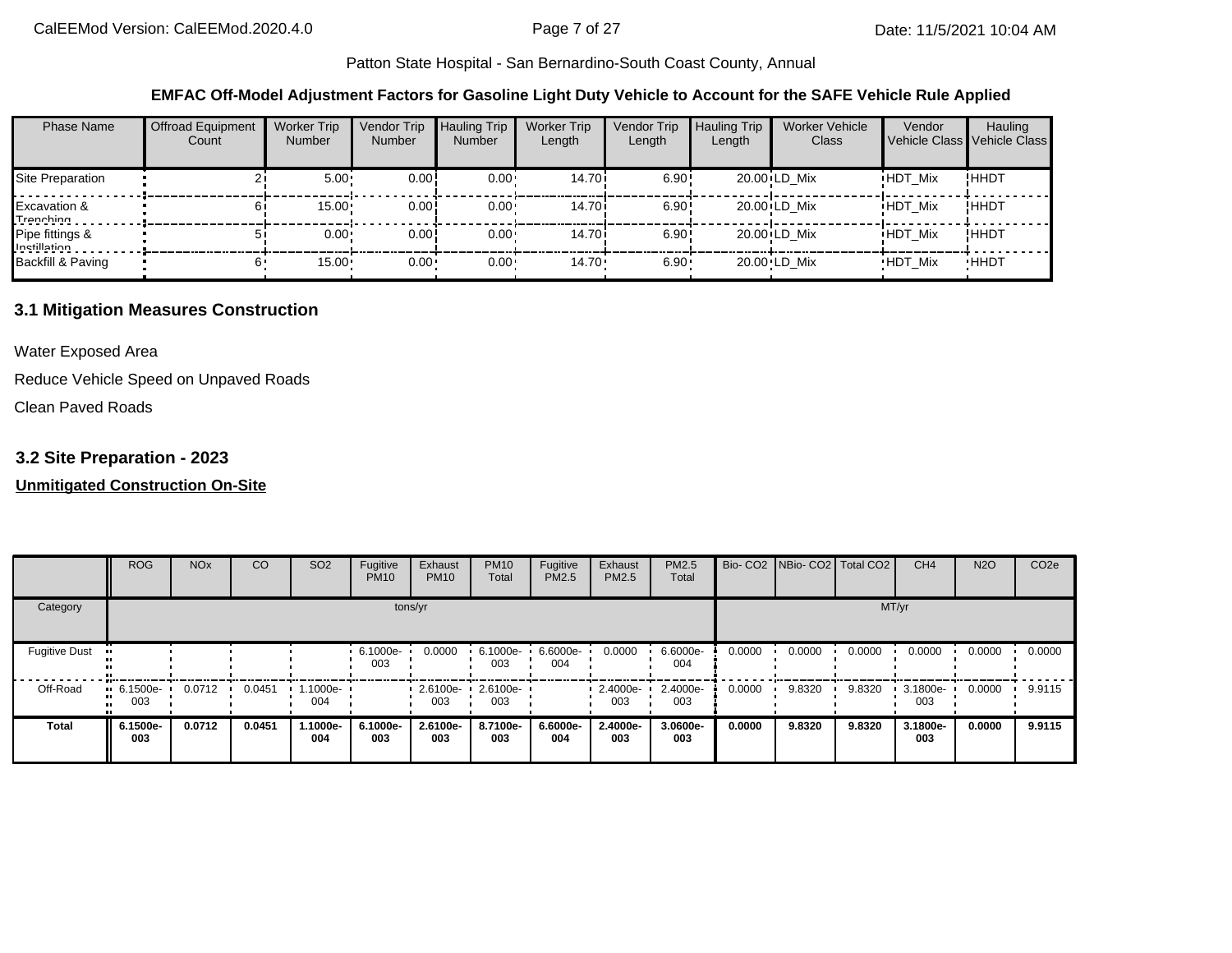### **EMFAC Off-Model Adjustment Factors for Gasoline Light Duty Vehicle to Account for the SAFE Vehicle Rule Applied**

# **3.2 Site Preparation - 2023**

### **Unmitigated Construction Off-Site**

|          | <b>ROG</b>              | <b>NO<sub>x</sub></b> | CO              | SO <sub>2</sub> | Fugitive<br><b>PM10</b> | Exhaust<br><b>PM10</b> | <b>PM10</b><br>Total | Fugitive<br>PM2.5 | Exhaust<br>PM2.5 | <b>PM2.5</b><br>Total | Bio-CO <sub>2</sub> | NBio-CO2 Total CO2 |        | CH <sub>4</sub> | <b>N2O</b>      | CO <sub>2e</sub> |
|----------|-------------------------|-----------------------|-----------------|-----------------|-------------------------|------------------------|----------------------|-------------------|------------------|-----------------------|---------------------|--------------------|--------|-----------------|-----------------|------------------|
| Category |                         |                       |                 |                 |                         | tons/yr                |                      |                   |                  |                       |                     |                    | MT/yr  |                 |                 |                  |
| Hauling  | 0.0000<br>              | 0.0000                | 0.0000          | 0.0000          | 0.0000                  | 0.0000                 | 0.0000               | 0.0000            | 0.0000           | 0.0000                | 0.0000              | 0.0000             | 0.0000 | 0.0000          | 0.0000          | 0.0000           |
| Vendor   | 0.0000<br>              | 0.0000                | 0.0000          | 0.0000          | 0.0000                  | 0.0000                 | 0.0000               | 0.0000            | 0.0000           | 0.0000                | 0.0000              | 0.0000             | 0.0000 | 0.0000          | 0.0000          | 0.0000           |
| Worker   | $\cdot$ 2.0000e-<br>004 | 1.5000e-<br>004       | -8700e-<br>003  | 1.0000e-<br>005 | 6.3000e-<br>004         | 0.0000                 | 6.3000e-<br>004      | .7000e-<br>004    | 0.0000           | 1.7000e-<br>004       | 0.0000              | 0.4924             | 0.4924 | 1.0000e-<br>005 | 1.0000e-<br>005 | 0.4967           |
| Total    | 2.0000e-<br>004         | 1.5000e-<br>004       | 1.8700e-<br>003 | 1.0000e-<br>005 | 6.3000e-<br>004         | 0.0000                 | 6.3000e-<br>004      | 1.7000e-<br>004   | 0.0000           | 1.7000e-<br>004       | 0.0000              | 0.4924             | 0.4924 | 1.0000e-<br>005 | 1.0000e-<br>005 | 0.4967           |

### **Mitigated Construction On-Site**

|                      | <b>ROG</b>                         | <b>NO<sub>x</sub></b> | CO     | SO <sub>2</sub> | Fugitive<br><b>PM10</b> | Exhaust<br><b>PM10</b> | <b>PM10</b><br>Total | Fugitive<br>PM2.5 | Exhaust<br>PM2.5 | <b>PM2.5</b><br>Total |        | Bio- CO2   NBio- CO2   Total CO2 |        | CH <sub>4</sub> | <b>N2O</b> | CO <sub>2e</sub> |
|----------------------|------------------------------------|-----------------------|--------|-----------------|-------------------------|------------------------|----------------------|-------------------|------------------|-----------------------|--------|----------------------------------|--------|-----------------|------------|------------------|
| Category             |                                    |                       |        |                 |                         | tons/yr                |                      |                   |                  |                       |        |                                  | MT/yr  |                 |            |                  |
| <b>Fugitive Dust</b> |                                    |                       |        |                 | 2.3800e-<br>003         | 0.0000                 | 2.3800e-<br>003      | 2.6000e-<br>004   | 0.0000           | 2.6000e-<br>004       | 0.0000 | 0.0000                           | 0.0000 | 0.0000          | 0.0000     | 0.0000           |
| Off-Road             | $\blacksquare$ 6.1500e-<br><br>003 | 0.0712                | 0.0451 | 1.1000e-<br>004 |                         | 2.6100e-<br>003        | 2.6100e-<br>003      |                   | 2.4000e-<br>003  | 2.4000e-<br>003       | 0.0000 | 9.8320                           | 9.8320 | 3.1800e-<br>003 | 0.0000     | 9.9115           |
| <b>Total</b>         | 6.1500e-<br>003                    | 0.0712                | 0.0451 | 1.1000e-<br>004 | 2.3800e-<br>003         | 2.6100e-<br>003        | 4.9900e-<br>003      | 2.6000e-<br>004   | 2.4000e-<br>003  | 2.6600e-<br>003       | 0.0000 | 9.8320                           | 9.8320 | 3.1800e-<br>003 | 0.0000     | 9.9115           |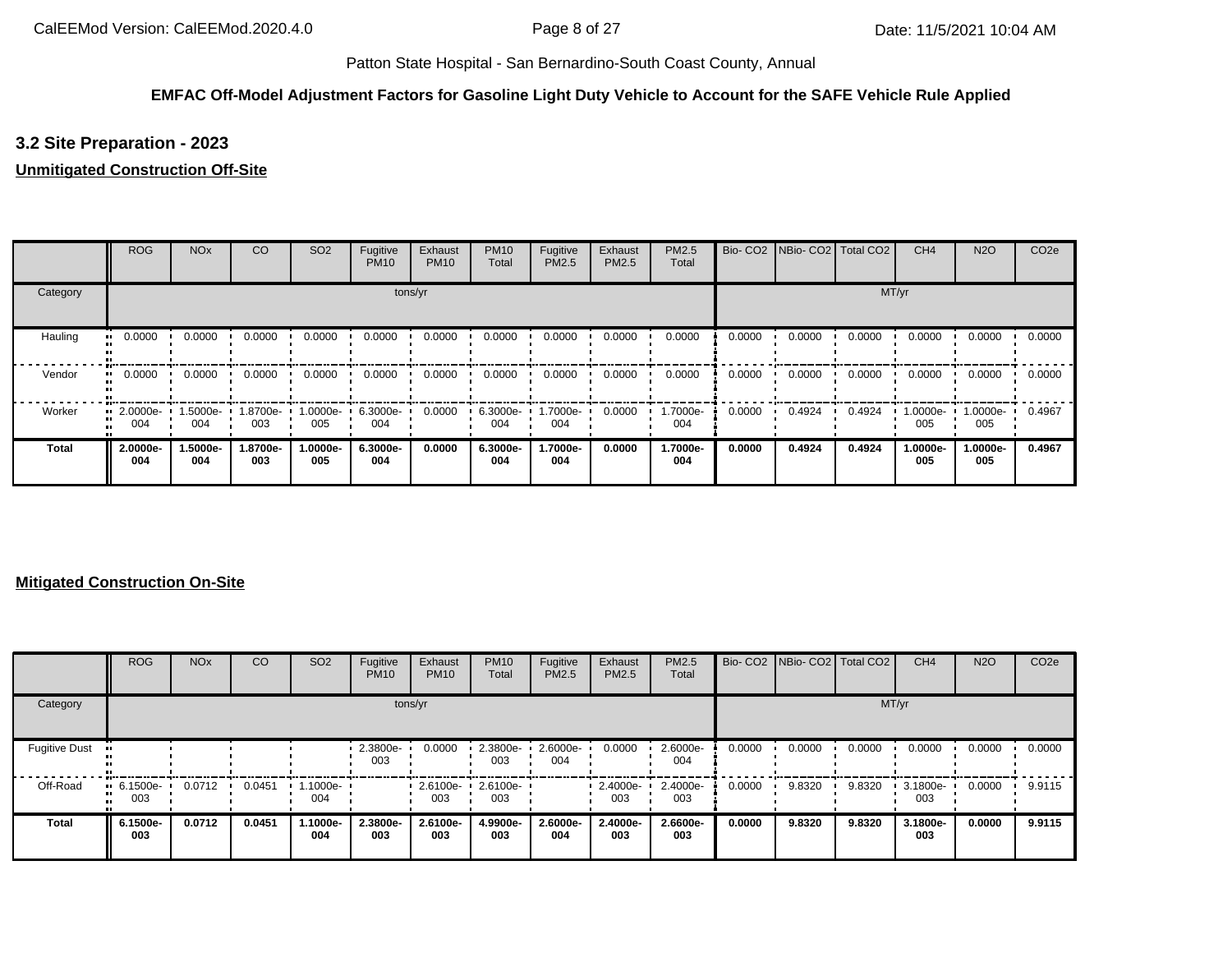### **EMFAC Off-Model Adjustment Factors for Gasoline Light Duty Vehicle to Account for the SAFE Vehicle Rule Applied**

# **3.2 Site Preparation - 2023**

### **Mitigated Construction Off-Site**

|              | <b>ROG</b>              | <b>NO<sub>x</sub></b> | CO              | SO <sub>2</sub> | Fugitive<br><b>PM10</b> | Exhaust<br><b>PM10</b> | <b>PM10</b><br>Total | Fugitive<br><b>PM2.5</b> | Exhaust<br>PM2.5 | <b>PM2.5</b><br>Total |        | Bio- CO2 NBio- CO2 Total CO2 |        | CH <sub>4</sub> | <b>N2O</b>      | CO <sub>2e</sub> |
|--------------|-------------------------|-----------------------|-----------------|-----------------|-------------------------|------------------------|----------------------|--------------------------|------------------|-----------------------|--------|------------------------------|--------|-----------------|-----------------|------------------|
| Category     |                         |                       |                 |                 |                         | tons/yr                |                      |                          |                  |                       |        |                              | MT/yr  |                 |                 |                  |
| Hauling      | 0.0000<br>              | 0.0000                | 0.0000          | 0.0000          | 0.0000                  | 0.0000                 | 0.0000               | 0.0000                   | 0.0000           | 0.0000                | 0.0000 | 0.0000                       | 0.0000 | 0.0000          | 0.0000          | 0.0000           |
| Vendor       | 0.0000<br>ш.            | 0.0000                | 0.0000          | 0.0000          | 0.0000                  | 0.0000                 | 0.0000               | 0.0000                   | 0.0000           | 0.0000                | 0.0000 | 0.0000                       | 0.0000 | 0.0000          | 0.0000          | 0.0000           |
| Worker       | $\cdot$ 2.0000e-<br>004 | 1.5000e-<br>004       | -9700e-<br>003  | -.0000e<br>005  | 4.9000e-<br>004         | 0.0000                 | 5.0000e-<br>004      | 1.3000e-<br>004          | 0.0000           | 1.4000e-<br>004       | 0.0000 | 0.4924                       | 0.4924 | 1.0000e-<br>005 | 1.0000e-<br>005 | 0.4967           |
| <b>Total</b> | 2.0000e-<br>004         | 1.5000e-<br>004       | 1.8700e-<br>003 | -.0000e<br>005  | 4.9000e-<br>004         | 0.0000                 | 5.0000e-<br>004      | 1.3000e-<br>004          | 0.0000           | 1.4000e-<br>004       | 0.0000 | 0.4924                       | 0.4924 | 1.0000e-<br>005 | 1.0000e-<br>005 | 0.4967           |

## **3.3 Excavation & Trenching - 2023**

## **Unmitigated Construction On-Site**

|              | <b>ROG</b>            | <b>NO<sub>x</sub></b> | <sub>co</sub> | SO <sub>2</sub> | Fugitive<br><b>PM10</b> | Exhaust<br><b>PM10</b> | <b>PM10</b><br>Total | Fugitive<br>PM2.5 | Exhaust<br>PM2.5 | <b>PM2.5</b><br>Total |        | Bio- CO2   NBio- CO2   Total CO2 |          | CH <sub>4</sub> | <b>N2O</b> | CO <sub>2e</sub> |
|--------------|-----------------------|-----------------------|---------------|-----------------|-------------------------|------------------------|----------------------|-------------------|------------------|-----------------------|--------|----------------------------------|----------|-----------------|------------|------------------|
| Category     |                       |                       |               |                 | tons/yr                 |                        |                      |                   |                  |                       |        |                                  | MT/yr    |                 |            |                  |
| Off-Road     | $\blacksquare$ 0.1043 | 1.0613                | 0.8699        | 1.6500e-<br>003 |                         | 0.0512                 | 0.0512               |                   | 0.0471           | 0.0471                | 0.0000 | 145.0643  145.0643               |          | 0.0469          | 0.0000     | $\cdot$ 146.2372 |
| <b>Total</b> | 0.1043                | 1.0613                | 0.8699        | 1.6500e-<br>003 |                         | 0.0512                 | 0.0512               |                   | 0.0471           | 0.0471                | 0.0000 | 145.0643                         | 145.0643 | 0.0469          | 0.0000     | 146.2372         |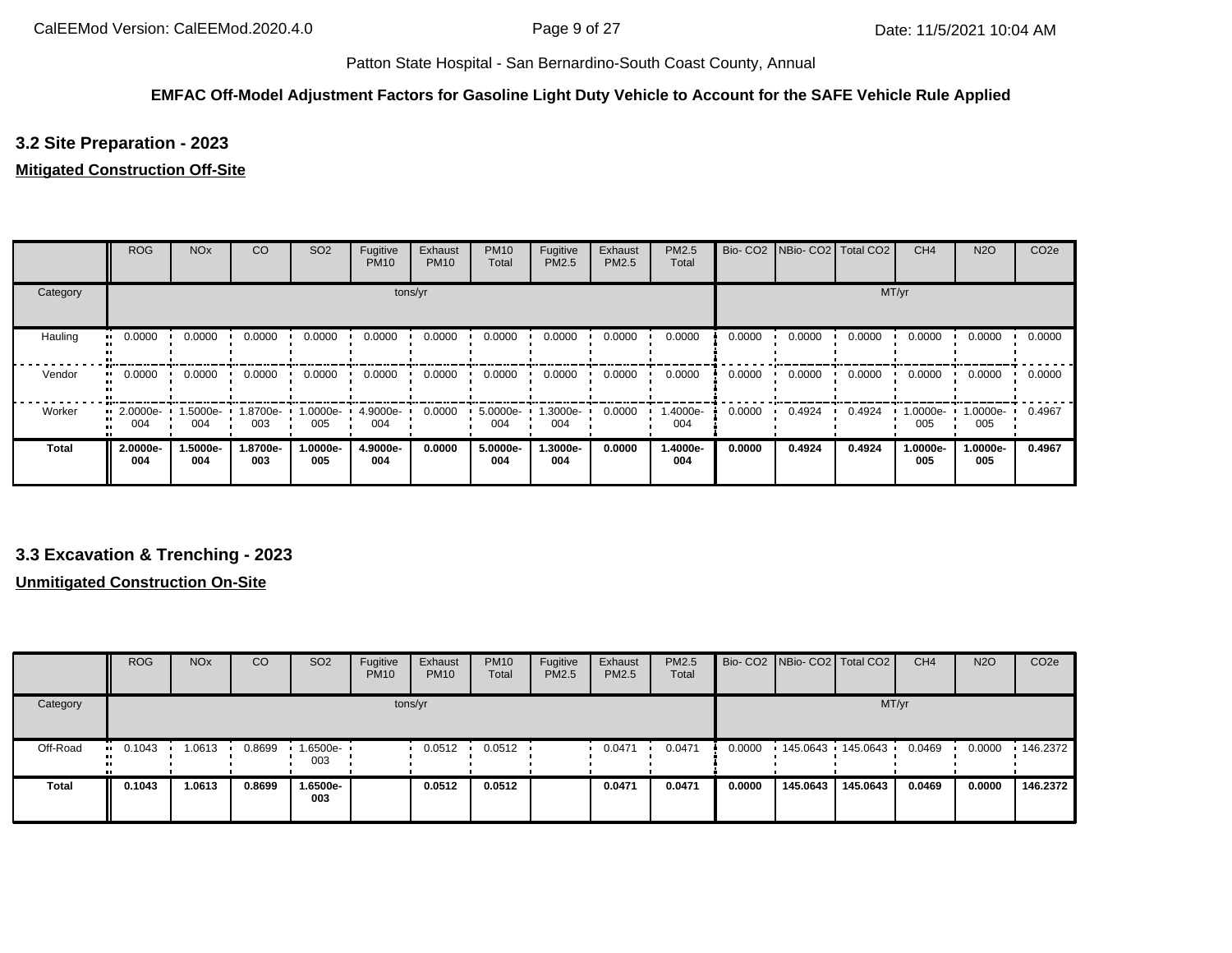#### **EMFAC Off-Model Adjustment Factors for Gasoline Light Duty Vehicle to Account for the SAFE Vehicle Rule Applied**

# **3.3 Excavation & Trenching - 2023**

### **Unmitigated Construction Off-Site**

|              | <b>ROG</b>                     | <b>NO<sub>x</sub></b> | CO     | SO <sub>2</sub> | Fugitive<br><b>PM10</b> | Exhaust<br><b>PM10</b> | <b>PM10</b><br>Total | Fugitive<br>PM2.5 | Exhaust<br><b>PM2.5</b> | PM2.5<br>Total  |        | Bio- CO2 NBio- CO2 Total CO2 |        | CH <sub>4</sub> | <b>N2O</b>      | CO <sub>2e</sub> |
|--------------|--------------------------------|-----------------------|--------|-----------------|-------------------------|------------------------|----------------------|-------------------|-------------------------|-----------------|--------|------------------------------|--------|-----------------|-----------------|------------------|
| Category     |                                |                       |        |                 |                         | tons/yr                |                      |                   |                         |                 |        |                              |        | MT/yr           |                 |                  |
| Hauling      | 0.0000                         | 0.0000                | 0.0000 | 0.0000          | 0.0000                  | 0.0000                 | 0.0000               | 0.0000            | 0.0000                  | 0.0000          | 0.0000 | 0.0000                       | 0.0000 | 0.0000          | 0.0000          | 0.0000           |
| Vendor       | 0.0000                         | 0.0000                | 0.0000 | 0.0000          | 0.0000                  | 0.0000                 | 0.0000               | 0.0000            | 0.0000                  | 0.0000          | 0.0000 | 0.0000                       | 0.0000 | 0.0000          | 0.0000          | 0.0000           |
| Worker       | $\blacksquare$ 3.4000e-<br>003 | 2.5400e-<br>003       | 0.0317 | 9.0000e-<br>005 | 0.0107                  | 5.0000e-<br>005        | 0.0107               | 2.8400e-<br>003   | 5.0000e-<br>005         | 2.8900e-<br>003 | 0.0000 | 8.3495                       | 8.3495 | 2.2000e-<br>004 | 2.3000e-<br>004 | 8.4225           |
| <b>Total</b> | 3.4000e-<br>003                | 2.5400e-<br>003       | 0.0317 | 9.0000e-<br>005 | 0.0107                  | 5.0000e-<br>005        | 0.0107               | 2.8400e-<br>003   | 5.0000e-<br>005         | 2.8900e-<br>003 | 0.0000 | 8.3495                       | 8.3495 | 2.2000e-<br>004 | 2.3000e-<br>004 | 8.4225           |

### **Mitigated Construction On-Site**

|              | <b>ROG</b> | <b>NO<sub>x</sub></b> | CO     | SO <sub>2</sub>   | Fugitive<br><b>PM10</b> | Exhaust<br><b>PM10</b> | <b>PM10</b><br>Total | Fugitive<br>PM2.5 | Exhaust<br><b>PM2.5</b> | <b>PM2.5</b><br>Total |        | Bio- CO2   NBio- CO2   Total CO2 |          | CH <sub>4</sub> | <b>N2O</b> | CO <sub>2e</sub> |
|--------------|------------|-----------------------|--------|-------------------|-------------------------|------------------------|----------------------|-------------------|-------------------------|-----------------------|--------|----------------------------------|----------|-----------------|------------|------------------|
| Category     |            |                       |        |                   |                         | tons/yr                |                      |                   |                         |                       |        |                                  |          | MT/yr           |            |                  |
| Off-Road     | 0.1043     | .0613                 | 0.8699 | 1.6500e- •<br>003 |                         | 0.0512                 | 0.0512               |                   | 0.0471                  | 0.0471                | 0.0000 | 145.0641                         | 145.0641 | 0.0469          | 0.0000     | 146.2371         |
| <b>Total</b> | 0.1043     | .0613                 | 0.8699 | 1.6500e-<br>003   |                         | 0.0512                 | 0.0512               |                   | 0.0471                  | 0.0471                | 0.0000 | 145.0641                         | 145.0641 | 0.0469          | 0.0000     | 146.2371         |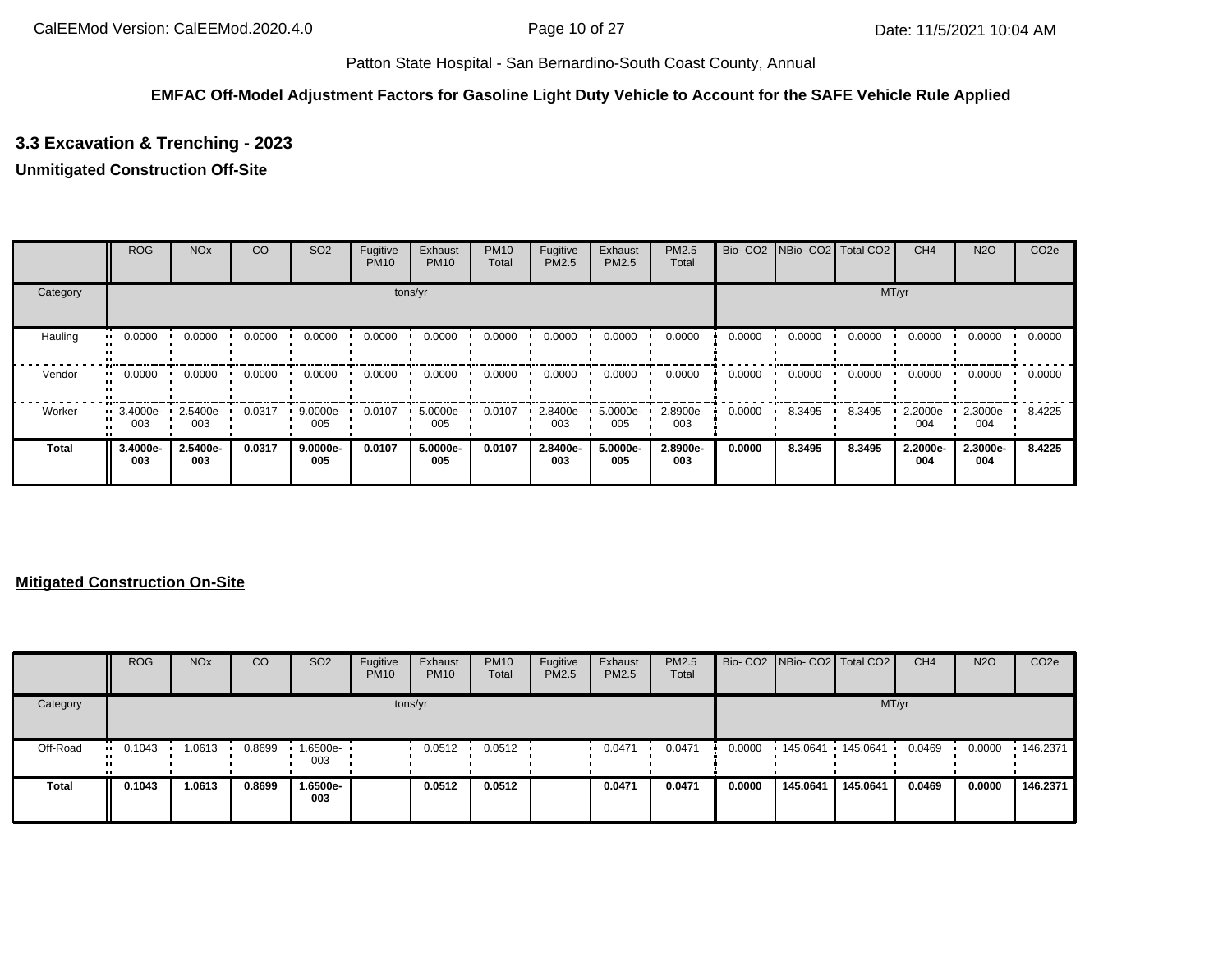### **EMFAC Off-Model Adjustment Factors for Gasoline Light Duty Vehicle to Account for the SAFE Vehicle Rule Applied**

# **3.3 Excavation & Trenching - 2023**

### **Mitigated Construction Off-Site**

|              | <b>ROG</b>                     | <b>NO<sub>x</sub></b> | CO     | SO <sub>2</sub> | Fugitive<br><b>PM10</b> | Exhaust<br><b>PM10</b> | <b>PM10</b><br>Total | Fugitive<br>PM2.5 | Exhaust<br>PM2.5 | PM2.5<br>Total  |        | Bio- CO2 NBio- CO2 Total CO2 |        | CH <sub>4</sub> | <b>N2O</b>      | CO <sub>2e</sub> |
|--------------|--------------------------------|-----------------------|--------|-----------------|-------------------------|------------------------|----------------------|-------------------|------------------|-----------------|--------|------------------------------|--------|-----------------|-----------------|------------------|
| Category     |                                |                       |        |                 |                         | tons/yr                |                      |                   |                  |                 |        |                              |        | MT/yr           |                 |                  |
| Hauling      | 0.0000                         | 0.0000                | 0.0000 | 0.0000          | 0.0000                  | 0.0000                 | 0.0000               | 0.0000            | 0.0000           | 0.0000          | 0.0000 | 0.0000                       | 0.0000 | 0.0000          | 0.0000          | 0.0000           |
| Vendor       | 0.0000<br>                     | 0.0000                | 0.0000 | 0.0000          | 0.0000                  | 0.0000                 | 0.0000               | 0.0000            | 0.0000           | 0.0000          | 0.0000 | 0.0000                       | 0.0000 | 0.0000          | 0.0000          | 0.0000           |
| Worker       | $\blacksquare$ 3.4000e-<br>003 | 2.5400e-<br>003       | 0.0317 | 9.0000e-<br>005 | 8.3700e-<br>003         | 5.0000e-<br>005        | 8.4300e-<br>003      | 2.2700e-<br>003   | 5.0000e-<br>005  | 2.3200e-<br>003 | 0.0000 | 8.3495                       | 8.3495 | 2.2000e-<br>004 | 2.3000e-<br>004 | 8.4225           |
| <b>Total</b> | 3.4000e-<br>003                | 2.5400e-<br>003       | 0.0317 | 9.0000e-<br>005 | 8.3700e-<br>003         | 5.0000e-<br>005        | 8.4300e-<br>003      | 2.2700e-<br>003   | 5.0000e-<br>005  | 2.3200e-<br>003 | 0.0000 | 8.3495                       | 8.3495 | 2.2000e-<br>004 | 2.3000e-<br>004 | 8.4225           |

## **3.4 Pipe fittings & Instillation - 2023**

### **Unmitigated Construction On-Site**

|              | <b>ROG</b> | <b>NO<sub>x</sub></b> | CO     | SO <sub>2</sub>   | Fugitive<br><b>PM10</b> | Exhaust<br><b>PM10</b> | <b>PM10</b><br>Total | Fugitive<br>PM2.5 | Exhaust<br><b>PM2.5</b> | <b>PM2.5</b><br>Total |        | Bio- CO2   NBio- CO2   Total CO2 |         | CH <sub>4</sub> | <b>N2O</b> | CO <sub>2e</sub> |
|--------------|------------|-----------------------|--------|-------------------|-------------------------|------------------------|----------------------|-------------------|-------------------------|-----------------------|--------|----------------------------------|---------|-----------------|------------|------------------|
| Category     |            |                       |        |                   |                         | tons/yr                |                      |                   |                         |                       |        |                                  | MT/yr   |                 |            |                  |
| Off-Road     | 0.0206<br> | 0.2086                | 0.2307 | 3.7000e- •<br>004 |                         | 0.0104                 | 0.0104               |                   | 9.5800e-<br>003         | 9.5800e-<br>003       | 0.0000 | 32.5677                          | 32.5677 | 0.0105          | 0.0000     | 32.8311          |
| <b>Total</b> | 0.0206     | 0.2086                | 0.2307 | 3.7000e-<br>004   |                         | 0.0104                 | 0.0104               |                   | 9.5800e-<br>003         | 9.5800e-<br>003       | 0.0000 | 32.5677                          | 32.5677 | 0.0105          | 0.0000     | 32.8311          |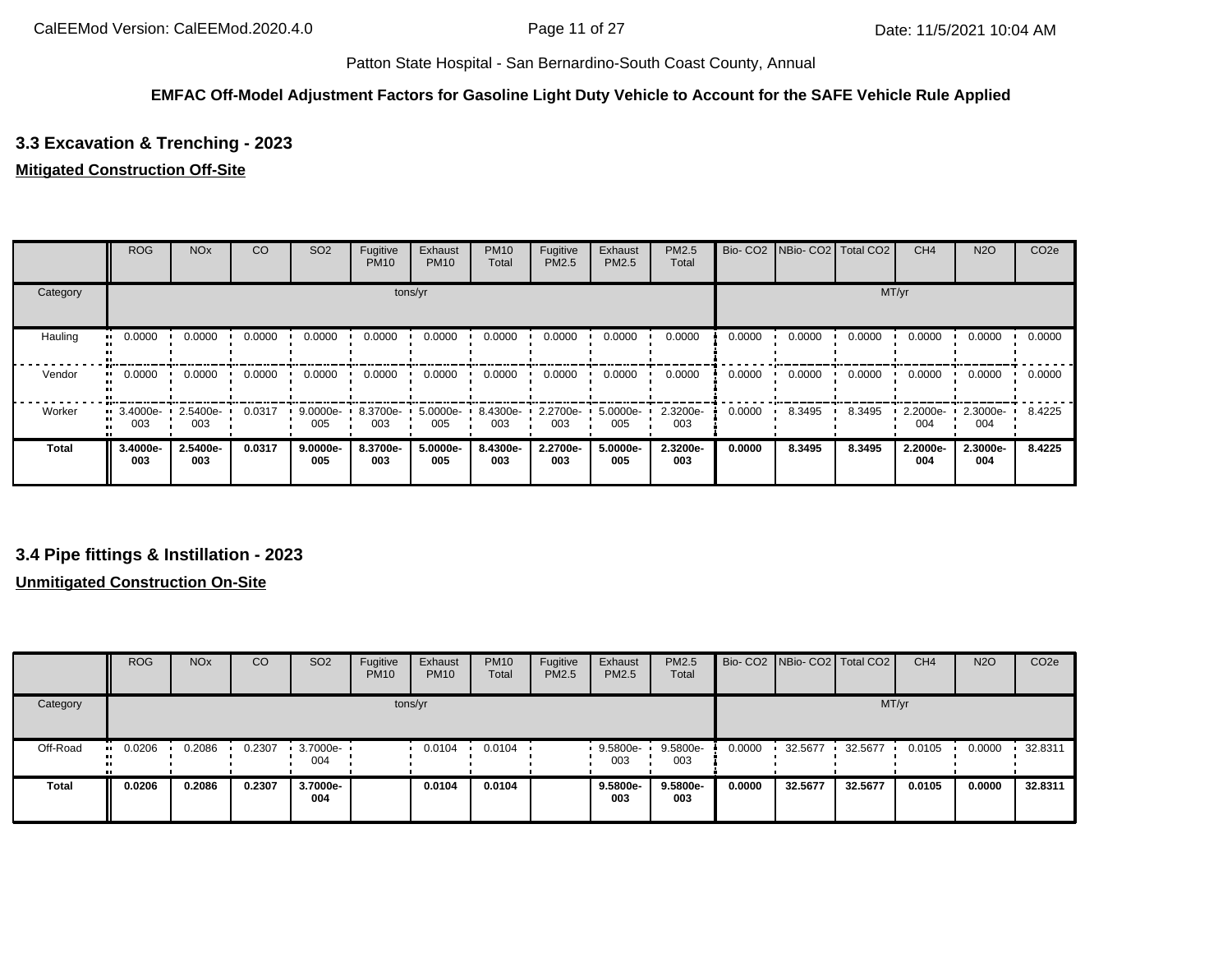### **EMFAC Off-Model Adjustment Factors for Gasoline Light Duty Vehicle to Account for the SAFE Vehicle Rule Applied**

# **3.4 Pipe fittings & Instillation - 2023**

## **Unmitigated Construction Off-Site**

|              | <b>ROG</b> | <b>NO<sub>x</sub></b> | CO     | SO <sub>2</sub> | Fugitive<br><b>PM10</b> | Exhaust<br><b>PM10</b> | <b>PM10</b><br>Total | Fugitive<br><b>PM2.5</b> | Exhaust<br>PM2.5 | <b>PM2.5</b><br>Total |        | Bio- CO2   NBio- CO2   Total CO2 |        | CH <sub>4</sub> | <b>N2O</b> | CO <sub>2e</sub> |
|--------------|------------|-----------------------|--------|-----------------|-------------------------|------------------------|----------------------|--------------------------|------------------|-----------------------|--------|----------------------------------|--------|-----------------|------------|------------------|
| Category     |            |                       |        |                 |                         | tons/yr                |                      |                          |                  |                       |        |                                  | MT/yr  |                 |            |                  |
| Hauling      | 0.0000     | 0.0000                | 0.0000 | 0.0000          | 0.0000                  | 0.0000                 | 0.0000               | 0.0000                   | 0.0000           | 0.0000                | 0.0000 | 0.0000                           | 0.0000 | 0.0000          | 0.0000     | 0.0000           |
| Vendor       | 0.0000     | 0.0000                | 0.0000 | 0.0000          | 0.0000                  | 0.0000                 | 0.0000               | 0.0000                   | 0.0000           | 0.0000                | 0.0000 | 0.0000                           | 0.0000 | 0.0000          | 0.0000     | 0.0000           |
| Worker       | 0.0000     | 0.0000                | 0.0000 | 0.0000          | 0.0000                  | 0.0000                 | 0.0000               | 0.0000                   | 0.0000           | 0.0000                | 0.0000 | 0.0000                           | 0.0000 | 0.0000          | 0.0000     | 0.0000           |
| <b>Total</b> | 0.0000     | 0.0000                | 0.0000 | 0.0000          | 0.0000                  | 0.0000                 | 0.0000               | 0.0000                   | 0.0000           | 0.0000                | 0.0000 | 0.0000                           | 0.0000 | 0.0000          | 0.0000     | 0.0000           |

### **Mitigated Construction On-Site**

|              | <b>ROG</b> | <b>NO<sub>x</sub></b> | CO     | SO <sub>2</sub> | Fugitive<br><b>PM10</b> | Exhaust<br><b>PM10</b> | <b>PM10</b><br>Total | Fugitive<br>PM2.5 | Exhaust<br><b>PM2.5</b> | PM2.5<br>Total  |        | Bio- CO2   NBio- CO2   Total CO2 |         | CH <sub>4</sub> | <b>N2O</b> | CO <sub>2e</sub> |
|--------------|------------|-----------------------|--------|-----------------|-------------------------|------------------------|----------------------|-------------------|-------------------------|-----------------|--------|----------------------------------|---------|-----------------|------------|------------------|
| Category     |            |                       |        |                 |                         | tons/yr                |                      |                   |                         |                 |        |                                  |         | MT/yr           |            |                  |
| Off-Road     | 0.0206     | 0.2086                | 0.2307 | 3.7000e-<br>004 |                         | 0.0104                 | 0.0104               |                   | 9.5800e-<br>003         | 9.5800e-<br>003 | 0.0000 | 32.5677                          | 32.5677 | 0.0105          | 0.0000     | 32.8310          |
| <b>Total</b> | 0.0206     | 0.2086                | 0.2307 | 3.7000e-<br>004 |                         | 0.0104                 | 0.0104               |                   | 9.5800e-<br>003         | 9.5800e-<br>003 | 0.0000 | 32.5677                          | 32.5677 | 0.0105          | 0.0000     | 32.8310          |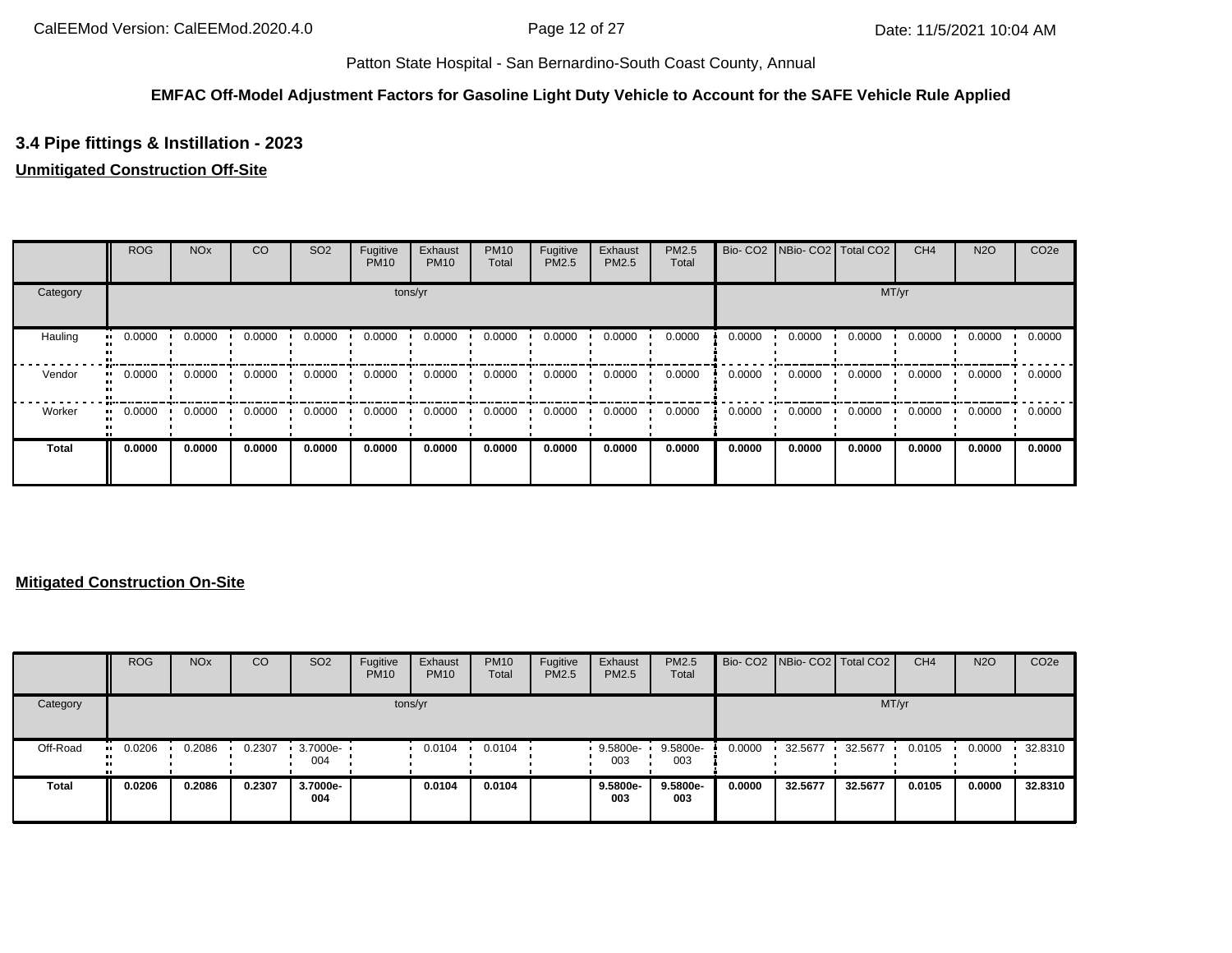### **EMFAC Off-Model Adjustment Factors for Gasoline Light Duty Vehicle to Account for the SAFE Vehicle Rule Applied**

# **3.4 Pipe fittings & Instillation - 2023**

### **Mitigated Construction Off-Site**

|              | <b>ROG</b> | <b>NO<sub>x</sub></b> | CO     | SO <sub>2</sub> | Fugitive<br><b>PM10</b> | Exhaust<br><b>PM10</b> | <b>PM10</b><br>Total | Fugitive<br>PM2.5 | Exhaust<br>PM2.5 | <b>PM2.5</b><br>Total | Bio-CO <sub>2</sub> | NBio-CO2 Total CO2 |        | CH <sub>4</sub> | <b>N2O</b> | CO <sub>2e</sub> |
|--------------|------------|-----------------------|--------|-----------------|-------------------------|------------------------|----------------------|-------------------|------------------|-----------------------|---------------------|--------------------|--------|-----------------|------------|------------------|
| Category     |            |                       |        |                 |                         | tons/yr                |                      |                   |                  |                       |                     |                    |        | MT/yr           |            |                  |
| Hauling      | 0.0000     | 0.0000                | 0.0000 | 0.0000          | 0.0000                  | 0.0000                 | 0.0000               | 0.0000            | 0.0000           | 0.0000                | 0.0000              | 0.0000             | 0.0000 | 0.0000          | 0.0000     | 0.0000           |
| Vendor       | 0.0000     | 0.0000                | 0.0000 | 0.0000          | 0.0000                  | 0.0000                 | 0.0000               | 0.0000            | 0.0000           | 0.0000                | 0.0000              | 0.0000             | 0.0000 | 0.0000          | 0.0000     | 0.0000           |
| Worker       | 0.0000     | 0.0000                | 0.0000 | 0.0000          | 0.0000                  | 0.0000                 | 0.0000               | 0.0000            | 0.0000           | 0.0000                | 0.0000              | 0.0000             | 0.0000 | 0.0000          | 0.0000     | 0.0000           |
| <b>Total</b> | 0.0000     | 0.0000                | 0.0000 | 0.0000          | 0.0000                  | 0.0000                 | 0.0000               | 0.0000            | 0.0000           | 0.0000                | 0.0000              | 0.0000             | 0.0000 | 0.0000          | 0.0000     | 0.0000           |

## **3.4 Pipe fittings & Instillation - 2024**

### **Unmitigated Construction On-Site**

|              | <b>ROG</b> | <b>NO<sub>x</sub></b> | CO     | SO <sub>2</sub>     | Fugitive<br><b>PM10</b> | Exhaust<br><b>PM10</b> | <b>PM10</b><br>Total | Fugitive<br>PM2.5 | Exhaust<br>PM2.5 | <b>PM2.5</b><br>Total |        | Bio- CO2   NBio- CO2   Total CO2 |         | CH <sub>4</sub> | <b>N2O</b> | CO <sub>2e</sub> |
|--------------|------------|-----------------------|--------|---------------------|-------------------------|------------------------|----------------------|-------------------|------------------|-----------------------|--------|----------------------------------|---------|-----------------|------------|------------------|
| Category     |            |                       |        |                     |                         | tons/yr                |                      |                   |                  |                       |        |                                  | MT/yr   |                 |            |                  |
| Off-Road     | 0.0193<br> | 0.1942                | 0.2297 | $-3.7000e -$<br>004 |                         | 9.1800e-<br>003        | 9.1800e-<br>003      |                   | 8.4400e-<br>003  | 8.4400e-<br>003       | 0.0000 | 32.5788                          | 32.5788 | 0.0105          | 0.0000     | 32.8422          |
| <b>Total</b> | 0.0193     | 0.1942                | 0.2297 | 3.7000e-<br>004     |                         | 9.1800e-<br>003        | 9.1800e-<br>003      |                   | 8.4400e-<br>003  | 8.4400e-<br>003       | 0.0000 | 32.5788                          | 32.5788 | 0.0105          | 0.0000     | 32.8422          |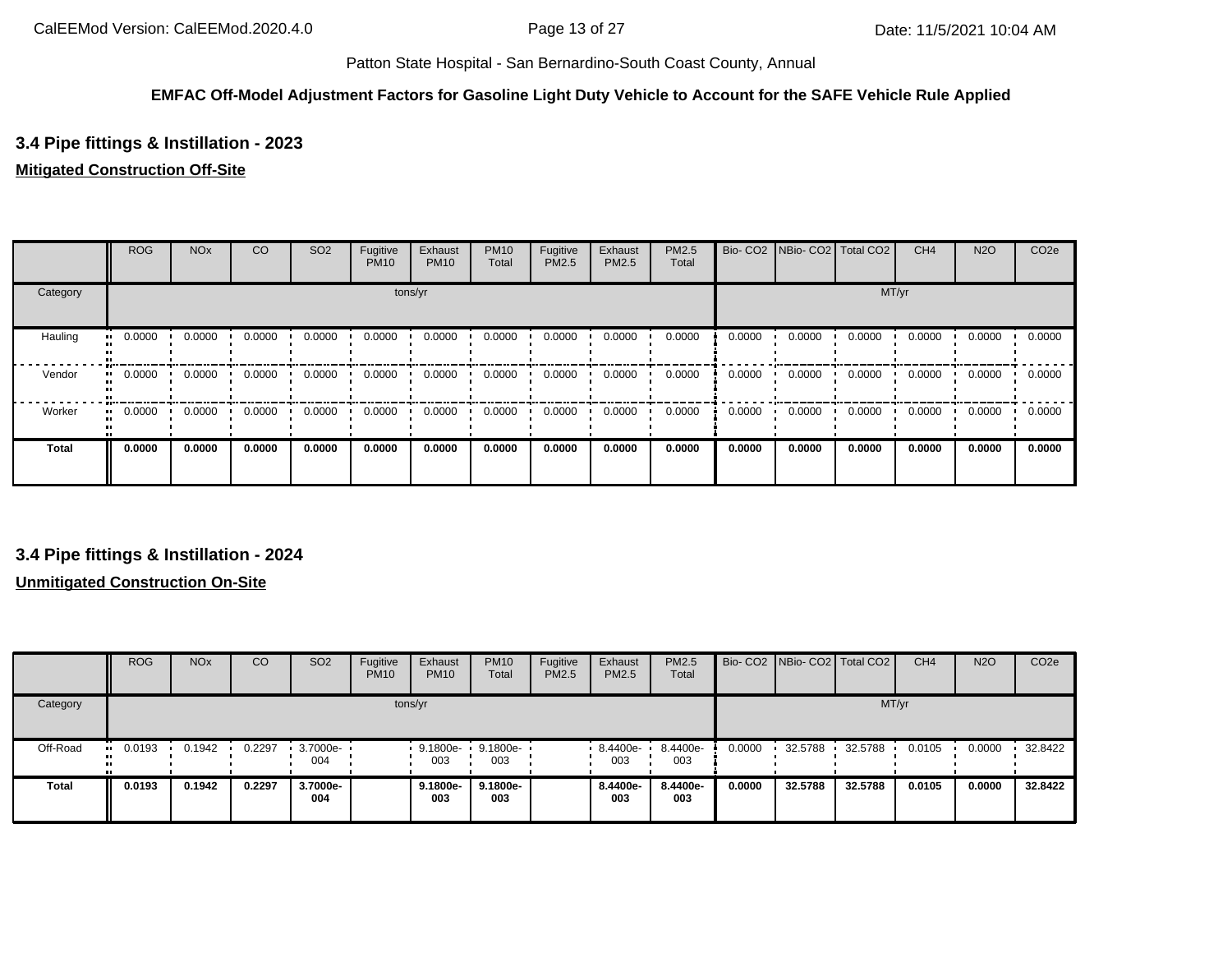### **EMFAC Off-Model Adjustment Factors for Gasoline Light Duty Vehicle to Account for the SAFE Vehicle Rule Applied**

# **3.4 Pipe fittings & Instillation - 2024**

## **Unmitigated Construction Off-Site**

|              | <b>ROG</b>   | <b>NO<sub>x</sub></b> | CO     | SO <sub>2</sub> | Fugitive<br><b>PM10</b> | Exhaust<br><b>PM10</b> | <b>PM10</b><br>Total | Fugitive<br>PM2.5 | Exhaust<br>PM2.5 | PM2.5<br>Total |        | Bio- CO2 NBio- CO2 Total CO2 |        | CH <sub>4</sub> | <b>N2O</b> | CO <sub>2e</sub> |
|--------------|--------------|-----------------------|--------|-----------------|-------------------------|------------------------|----------------------|-------------------|------------------|----------------|--------|------------------------------|--------|-----------------|------------|------------------|
| Category     |              |                       |        |                 |                         | tons/yr                |                      |                   |                  |                |        |                              |        | MT/yr           |            |                  |
| Hauling      | 0.0000<br>ш. | 0.0000                | 0.0000 | 0.0000          | 0.0000                  | 0.0000                 | 0.0000               | 0.0000            | 0.0000           | 0.0000         | 0.0000 | 0.0000                       | 0.0000 | 0.0000          | 0.0000     | 0.0000           |
| Vendor       | 0.0000<br>ш. | 0.0000                | 0.0000 | 0.0000          | 0.0000                  | 0.0000                 | 0.0000               | 0.0000            | 0.0000           | 0.0000         | 0.0000 | 0.0000                       | 0.0000 | 0.0000          | 0.0000     | 0.0000           |
| Worker       | 0.0000<br>   | 0.0000                | 0.0000 | 0.0000          | 0.0000                  | 0.0000                 | 0.0000               | 0.0000            | 0.0000           | 0.0000         | 0.0000 | 0.0000                       | 0.0000 | 0.0000          | 0.0000     | 0.0000           |
| <b>Total</b> | 0.0000       | 0.0000                | 0.0000 | 0.0000          | 0.0000                  | 0.0000                 | 0.0000               | 0.0000            | 0.0000           | 0.0000         | 0.0000 | 0.0000                       | 0.0000 | 0.0000          | 0.0000     | 0.0000           |

### **Mitigated Construction On-Site**

|              | <b>ROG</b> | <b>NO<sub>x</sub></b> | CO     | SO <sub>2</sub> | Fugitive<br><b>PM10</b> | Exhaust<br><b>PM10</b> | <b>PM10</b><br>Total | Fugitive<br>PM2.5 | Exhaust<br><b>PM2.5</b> | PM2.5<br>Total  |        | Bio- CO2 NBio- CO2 Total CO2 |         | CH <sub>4</sub> | <b>N2O</b> | CO <sub>2e</sub> |
|--------------|------------|-----------------------|--------|-----------------|-------------------------|------------------------|----------------------|-------------------|-------------------------|-----------------|--------|------------------------------|---------|-----------------|------------|------------------|
| Category     |            |                       |        |                 |                         | tons/yr                |                      |                   |                         |                 |        |                              | MT/yr   |                 |            |                  |
| Off-Road     | 0.0193     | 0.1942                | 0.2297 | 3.7000e-<br>004 |                         | 9.1800e-<br>003        | 9.1800e-<br>003      |                   | 8.4400e-<br>003         | 8.4400e-<br>003 | 0.0000 | 32.5787                      | 32.5787 | 0.0105          | 0.0000     | 32.8422          |
| <b>Total</b> | 0.0193     | 0.1942                | 0.2297 | 3.7000e-<br>004 |                         | 9.1800e-<br>003        | 9.1800e-<br>003      |                   | 8.4400e-<br>003         | 8.4400e-<br>003 | 0.0000 | 32.5787                      | 32.5787 | 0.0105          | 0.0000     | 32.8422          |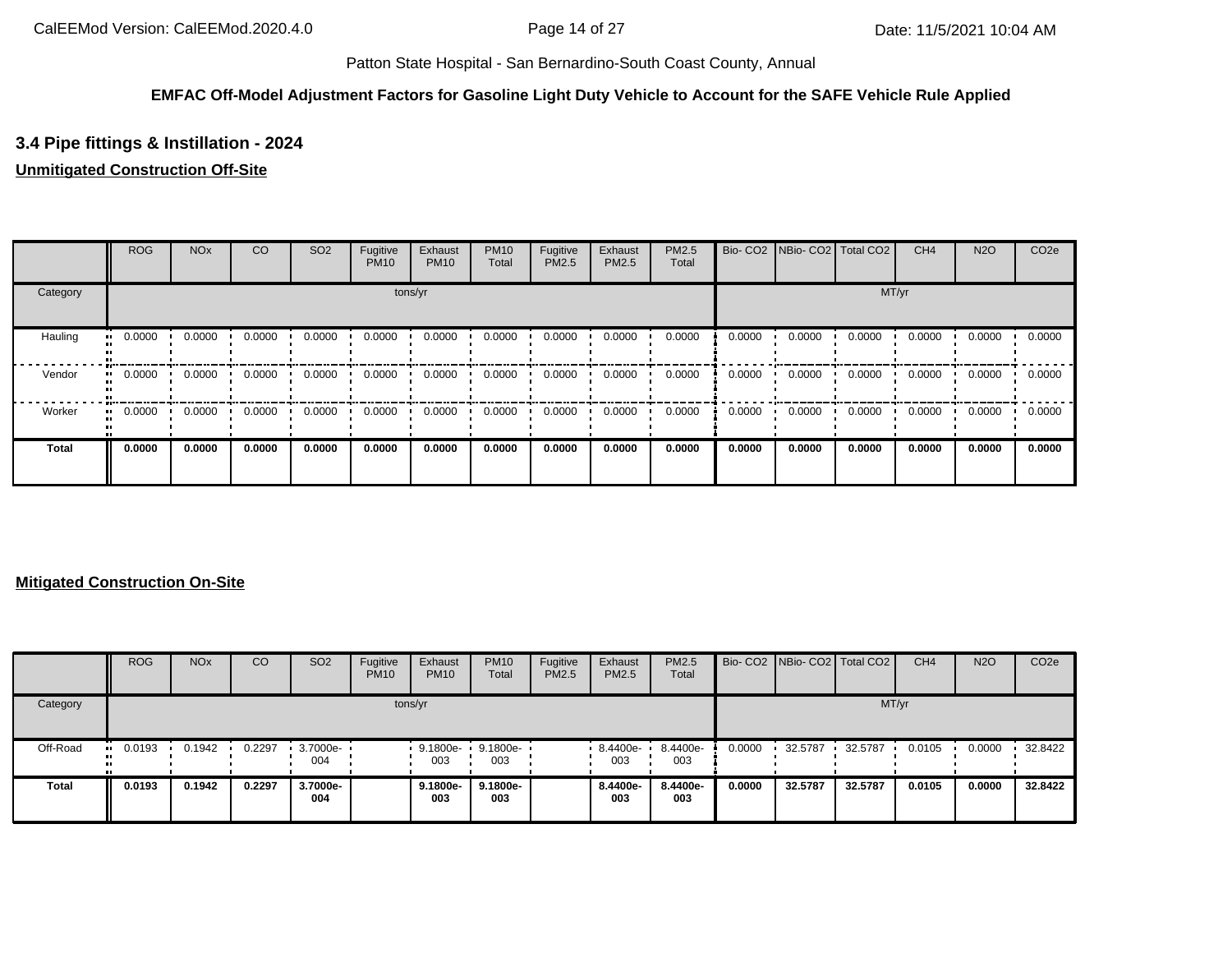### **EMFAC Off-Model Adjustment Factors for Gasoline Light Duty Vehicle to Account for the SAFE Vehicle Rule Applied**

# **3.4 Pipe fittings & Instillation - 2024**

### **Mitigated Construction Off-Site**

|              | <b>ROG</b> | <b>NO<sub>x</sub></b> | CO     | SO <sub>2</sub> | Fugitive<br><b>PM10</b> | Exhaust<br><b>PM10</b> | <b>PM10</b><br>Total | Fugitive<br>PM2.5 | Exhaust<br>PM2.5 | <b>PM2.5</b><br>Total | Bio-CO <sub>2</sub> | NBio-CO2 Total CO2 |        | CH <sub>4</sub> | <b>N2O</b> | CO <sub>2e</sub> |
|--------------|------------|-----------------------|--------|-----------------|-------------------------|------------------------|----------------------|-------------------|------------------|-----------------------|---------------------|--------------------|--------|-----------------|------------|------------------|
| Category     |            |                       |        |                 |                         | tons/yr                |                      |                   |                  |                       |                     |                    |        | MT/yr           |            |                  |
| Hauling      | 0.0000     | 0.0000                | 0.0000 | 0.0000          | 0.0000                  | 0.0000                 | 0.0000               | 0.0000            | 0.0000           | 0.0000                | 0.0000              | 0.0000             | 0.0000 | 0.0000          | 0.0000     | 0.0000           |
| Vendor       | 0.0000     | 0.0000                | 0.0000 | 0.0000          | 0.0000                  | 0.0000                 | 0.0000               | 0.0000            | 0.0000           | 0.0000                | 0.0000              | 0.0000             | 0.0000 | 0.0000          | 0.0000     | 0.0000           |
| Worker       | 0.0000     | 0.0000                | 0.0000 | 0.0000          | 0.0000                  | 0.0000                 | 0.0000               | 0.0000            | 0.0000           | 0.0000                | 0.0000              | 0.0000             | 0.0000 | 0.0000          | 0.0000     | 0.0000           |
| <b>Total</b> | 0.0000     | 0.0000                | 0.0000 | 0.0000          | 0.0000                  | 0.0000                 | 0.0000               | 0.0000            | 0.0000           | 0.0000                | 0.0000              | 0.0000             | 0.0000 | 0.0000          | 0.0000     | 0.0000           |

## **3.5 Backfill & Paving - 2024**

#### **Unmitigated Construction On-Site**

|              | <b>ROG</b>                     | <b>NO<sub>x</sub></b> | CO     | SO <sub>2</sub> | Fugitive<br><b>PM10</b> | Exhaust<br><b>PM10</b> | <b>PM10</b><br>Total | Fugitive<br>PM2.5 | Exhaust<br>PM2.5 | PM2.5<br>Total  |        | Bio- CO2 NBio- CO2 Total CO2 |         | CH <sub>4</sub> | <b>N2O</b> | CO <sub>2e</sub> |
|--------------|--------------------------------|-----------------------|--------|-----------------|-------------------------|------------------------|----------------------|-------------------|------------------|-----------------|--------|------------------------------|---------|-----------------|------------|------------------|
| Category     |                                |                       |        |                 | tons/yr                 |                        |                      |                   |                  |                 |        |                              | MT/yr   |                 |            |                  |
| Off-Road     | $\blacksquare$ 6.2300e-<br>003 | 0.0559                | 0.0747 | 1.2000e-<br>004 |                         | 2.6000e-<br>003        | 2.6000e-<br>003      |                   | 2.4300e-<br>003  | 2.4300e-<br>003 | 0.0000 | 10.1166                      | 10.1166 | 2.9900e-<br>003 | 0.0000     | 10.1914          |
| Paving       | 0.0000<br>                     |                       |        |                 |                         | 0.0000                 | 0.0000               |                   | 0.0000           | 0.0000          | 0.0000 | 0.0000                       | 0.0000  | 0.0000          | 0.0000     | 0.0000           |
| <b>Total</b> | 6.2300e-<br>003                | 0.0559                | 0.0747 | -2000e.<br>004  |                         | 2.6000e-<br>003        | 2.6000e-<br>003      |                   | 2.4300e-<br>003  | 2.4300e-<br>003 | 0.0000 | 10.1166                      | 10.1166 | 2.9900e-<br>003 | 0.0000     | 10.1914          |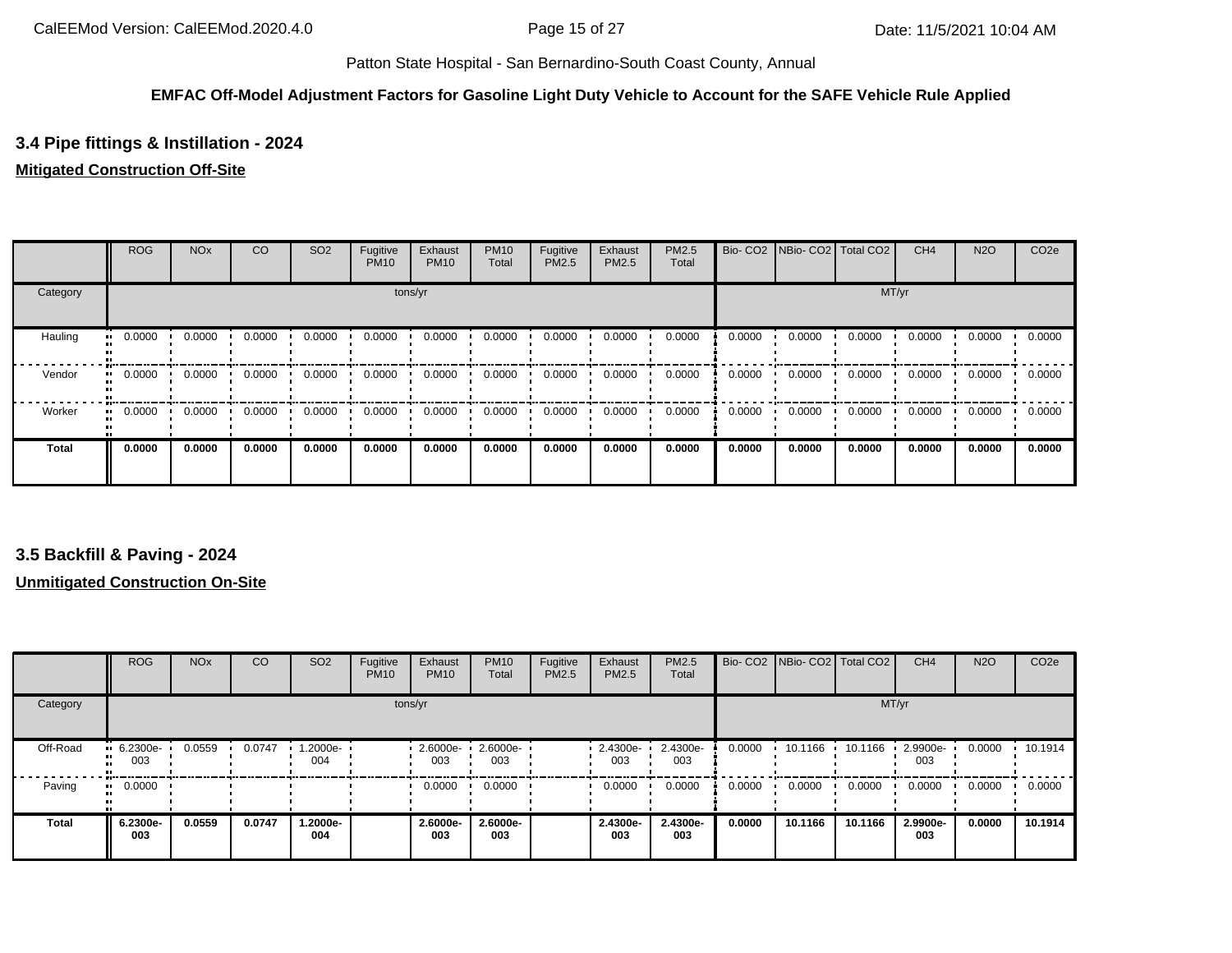#### **EMFAC Off-Model Adjustment Factors for Gasoline Light Duty Vehicle to Account for the SAFE Vehicle Rule Applied**

# **3.5 Backfill & Paving - 2024**

### **Unmitigated Construction Off-Site**

|          | <b>ROG</b>                     | <b>NO<sub>x</sub></b> | CO              | SO <sub>2</sub> | Fugitive<br><b>PM10</b> | Exhaust<br><b>PM10</b> | <b>PM10</b><br>Total | Fugitive<br>PM2.5 | Exhaust<br>PM2.5 | <b>PM2.5</b><br>Total | Bio-CO <sub>2</sub> | NBio-CO2 Total CO2 |        | CH <sub>4</sub> | <b>N2O</b>      | CO <sub>2e</sub> |
|----------|--------------------------------|-----------------------|-----------------|-----------------|-------------------------|------------------------|----------------------|-------------------|------------------|-----------------------|---------------------|--------------------|--------|-----------------|-----------------|------------------|
| Category |                                |                       |                 |                 |                         | tons/yr                |                      |                   |                  |                       |                     |                    | MT/yr  |                 |                 |                  |
| Hauling  | 0.0000<br>                     | 0.0000                | 0.0000          | 0.0000          | 0.0000                  | 0.0000                 | 0.0000               | 0.0000            | 0.0000           | 0.0000                | 0.0000              | 0.0000             | 0.0000 | 0.0000          | 0.0000          | 0.0000           |
| Vendor   | 0.0000<br>                     | 0.0000                | 0.0000          | 0.0000          | 0.0000                  | 0.0000                 | 0.0000               | 0.0000            | 0.0000           | 0.0000                | 0.0000              | 0.0000             | 0.0000 | 0.0000          | 0.0000          | 0.0000           |
| Worker   | $\blacksquare$ 5.3000e-<br>004 | 3.8000e-<br>004       | 5.0000e-<br>003 | 1.0000e-<br>005 | 1.8100e-<br>003         | 1.0000e-<br>005        | 1.8200e-<br>003      | 4.8000e-<br>004   | 1.0000e-<br>005  | 4.9000e-<br>004       | 0.0000              | 1.3829             | 1.3829 | 3.0000e-<br>005 | 4.0000e-<br>005 | 1.3943           |
| Total    | 5.3000e-<br>004                | 3.8000e-<br>004       | 5.0000e-<br>003 | 1.0000e-<br>005 | 1.8100e-<br>003         | 1.0000e-<br>005        | 1.8200e-<br>003      | 4.8000e-<br>004   | 1.0000e-<br>005  | 4.9000e-<br>004       | 0.0000              | 1.3829             | 1.3829 | 3.0000e-<br>005 | 4.0000e-<br>005 | 1.3943           |

### **Mitigated Construction On-Site**

|              | <b>ROG</b>                     | <b>NO<sub>x</sub></b> | CO     | SO <sub>2</sub> | Fugitive<br><b>PM10</b> | Exhaust<br><b>PM10</b> | <b>PM10</b><br>Total | Fugitive<br>PM2.5 | Exhaust<br>PM2.5 | <b>PM2.5</b><br>Total |        | Bio- CO2   NBio- CO2   Total CO2 |         | CH <sub>4</sub> | <b>N2O</b> | CO <sub>2e</sub> |
|--------------|--------------------------------|-----------------------|--------|-----------------|-------------------------|------------------------|----------------------|-------------------|------------------|-----------------------|--------|----------------------------------|---------|-----------------|------------|------------------|
| Category     |                                |                       |        |                 | tons/yr                 |                        |                      |                   |                  |                       |        |                                  | MT/yr   |                 |            |                  |
| Off-Road     | $\blacksquare$ 6.2300e-<br>003 | 0.0559                | 0.0747 | .2000e-<br>004  |                         | 2.6000e-<br>003        | 2.6000e-<br>003      |                   | 2.4300e-<br>003  | 2.4300e-<br>003       | 0.0000 | 10.1166                          | 10.1166 | 2.9900e-<br>003 | 0.0000     | 10.1914          |
| Paving       | 0.0000                         |                       |        |                 |                         | 0.0000                 | 0.0000               |                   | 0.0000           | 0.0000                | 0.0000 | 0.0000                           | 0.0000  | 0.0000          | 0.0000     | 0.0000           |
| <b>Total</b> | 6.2300e-<br>003                | 0.0559                | 0.0747 | -.2000e<br>004  |                         | 2.6000e-<br>003        | 2.6000e-<br>003      |                   | 2.4300e-<br>003  | 2.4300e-<br>003       | 0.0000 | 10.1166                          | 10.1166 | 2.9900e-<br>003 | 0.0000     | 10.1914          |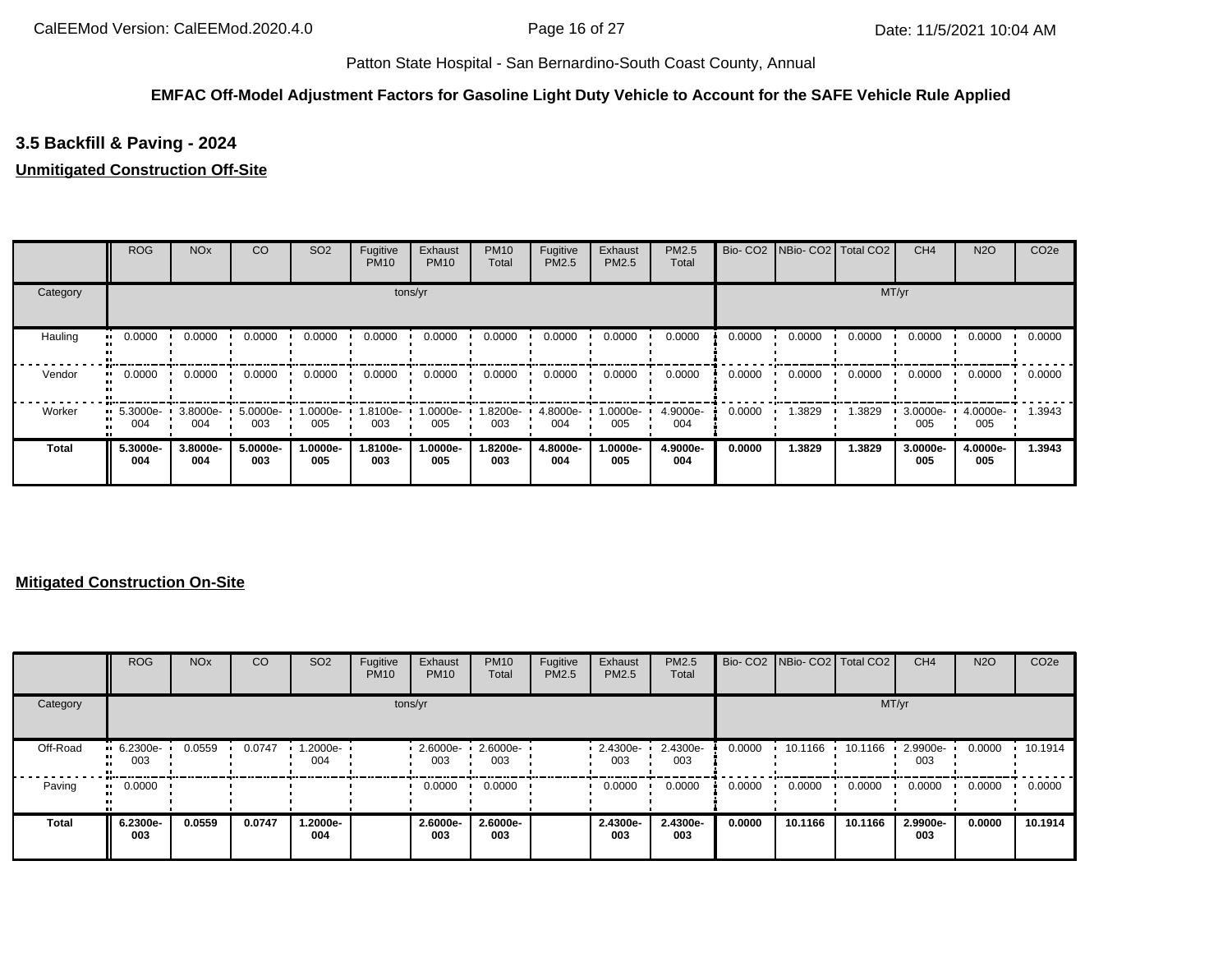### **EMFAC Off-Model Adjustment Factors for Gasoline Light Duty Vehicle to Account for the SAFE Vehicle Rule Applied**

# **3.5 Backfill & Paving - 2024**

### **Mitigated Construction Off-Site**

|          | <b>ROG</b>                     | <b>NO<sub>x</sub></b> | CO              | SO <sub>2</sub>  | Fugitive<br><b>PM10</b> | Exhaust<br><b>PM10</b> | <b>PM10</b><br>Total | Fugitive<br>PM2.5 | Exhaust<br><b>PM2.5</b> | PM2.5<br>Total  | Bio-CO <sub>2</sub> | NBio-CO2   Total CO2 |        | CH <sub>4</sub> | <b>N2O</b>      | CO <sub>2e</sub> |
|----------|--------------------------------|-----------------------|-----------------|------------------|-------------------------|------------------------|----------------------|-------------------|-------------------------|-----------------|---------------------|----------------------|--------|-----------------|-----------------|------------------|
| Category |                                |                       |                 |                  |                         | tons/yr                |                      |                   |                         |                 |                     |                      |        | MT/yr           |                 |                  |
| Hauling  | 0.0000<br>                     | 0.0000                | 0.0000          | 0.0000           | 0.0000                  | 0.0000                 | 0.0000               | 0.0000            | 0.0000                  | 0.0000          | 0.0000              | 0.0000               | 0.0000 | 0.0000          | 0.0000          | 0.0000           |
| Vendor   | 0.0000<br>                     | 0.0000                | 0.0000          | 0.0000           | 0.0000                  | 0.0000                 | 0.0000               | 0.0000            | 0.0000                  | 0.0000          | 0.0000              | 0.0000               | 0.0000 | 0.0000          | 0.0000          | 0.0000           |
| Worker   | $\blacksquare$ 5.3000e-<br>004 | 3.8000e-<br>004       | 5.0000e-<br>003 | --0000e-1<br>005 | 1.4200e-<br>003         | 1.0000e-<br>005        | .4300e-<br>003       | 3.8000e-<br>004   | 1.0000e-<br>005         | 3.9000e-<br>004 | 0.0000              | 1.3829               | 1.3829 | 3.0000e-<br>005 | 4.0000e-<br>005 | 1.3943           |
| Total    | 5.3000e-<br>004                | 3.8000e-<br>004       | 5.0000e-<br>003 | 1.0000e-<br>005  | 1.4200e-<br>003         | 1.0000e-<br>005        | 1.4300e-<br>003      | 3.8000e-<br>004   | 1.0000e-<br>005         | 3.9000e-<br>004 | 0.0000              | 1.3829               | 1.3829 | 3.0000e-<br>005 | 4.0000e-<br>005 | 1.3943           |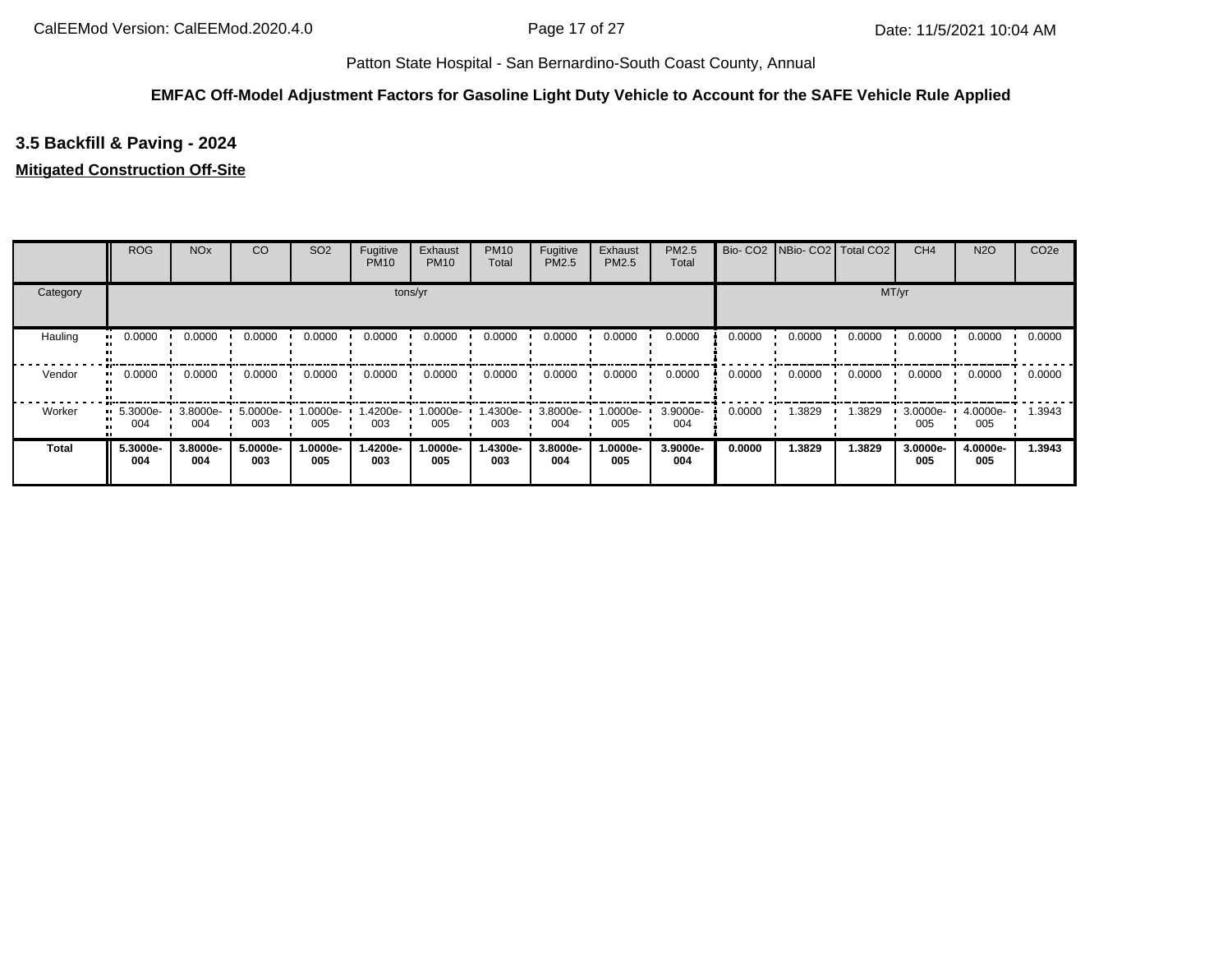### **EMFAC Off-Model Adjustment Factors for Gasoline Light Duty Vehicle to Account for the SAFE Vehicle Rule Applied**

# **4.0 Operational Detail - Mobile**

### **4.1 Mitigation Measures Mobile**

|             | <b>ROG</b> | <b>NO<sub>x</sub></b>   | CO     | SO <sub>2</sub> | Fugitive<br><b>PM10</b> | Exhaust<br><b>PM10</b> | <b>PM10</b><br>Total | Fugitive<br>PM2.5 | Exhaust<br><b>PM2.5</b> | <b>PM2.5</b><br>Total |        | Bio- CO2 NBio- CO2 Total CO2 |        | CH <sub>4</sub> | <b>N2O</b> | CO <sub>2e</sub> |
|-------------|------------|-------------------------|--------|-----------------|-------------------------|------------------------|----------------------|-------------------|-------------------------|-----------------------|--------|------------------------------|--------|-----------------|------------|------------------|
| Category    |            |                         |        |                 |                         | tons/yr                |                      |                   |                         |                       |        |                              |        | MT/yr           |            |                  |
| Mitigated   | 0.0000     | 0.0000                  | 0.0000 | 0.0000          | 0.0000                  | 0.0000                 | 0.0000               | 0.0000            | 0.0000                  | 0.0000                | 0.0000 | 0.0000                       | 0.0000 | 0.0000          | 0.0000     | 0.0000           |
| Unmitigated | 0.0000     | $0.0000$ $\blacksquare$ | 0.0000 | 0.0000          | 0.0000                  | 0.0000                 | 0.0000               | 0.0000            | 0.0000                  | 0.0000                | 0.0000 | 0.0000                       | 0.0000 | 0.0000          | 0.0000     | 0.0000           |

## **4.2 Trip Summary Information**

|                            |         | Average Daily Trip Rate |        | Unmitigated       | Mitigated         |
|----------------------------|---------|-------------------------|--------|-------------------|-------------------|
| Land Use                   | Weekday | Saturday                | Sunday | <b>Annual VMT</b> | <b>Annual VMT</b> |
| Other Non-Asphalt Surfaces | 0.00    | 0.00                    | 0.00   |                   |                   |
| Total                      | 0.00    | 0.00                    | 0.00   |                   |                   |

## **4.3 Trip Type Information**

|                            |            | <b>Miles</b> |                                                    |      | Trip % |                              |         | Trip Purpose %  |         |
|----------------------------|------------|--------------|----------------------------------------------------|------|--------|------------------------------|---------|-----------------|---------|
| Land Use                   | H-W or C-W |              | H-S or C-C   H-O or C-NW   H-W or C-W   H-S or C-C |      |        | $H-O$ or $C$ -NW $\parallel$ | Primary | <b>Diverted</b> | Pass-by |
| Other Non-Asphalt Surfaces | 16.60      | 8.40         | 6.90                                               | 0.00 | 0.00   | 0.00                         |         |                 |         |

# **4.4 Fleet Mix**

| Land Use                      | LDA      | LDT <sup>1</sup> | LDT2   | <b>MDV</b> | _HD1     | _HD <sub>2</sub> | <b>MHD</b> | HHD      | OBUS     | UBUS     | <b>MCY</b> | <b>SBUS</b> | MH       |
|-------------------------------|----------|------------------|--------|------------|----------|------------------|------------|----------|----------|----------|------------|-------------|----------|
| Non-Asphalt Surfaces<br>Other | 0.540566 | ا 056059.        | 172680 | 0.136494   | 0.026304 | 0.007104         | 0.011680   | 0.017449 | 0.000554 | 0.000251 | 0.025076   | 0.000954    | 0.004830 |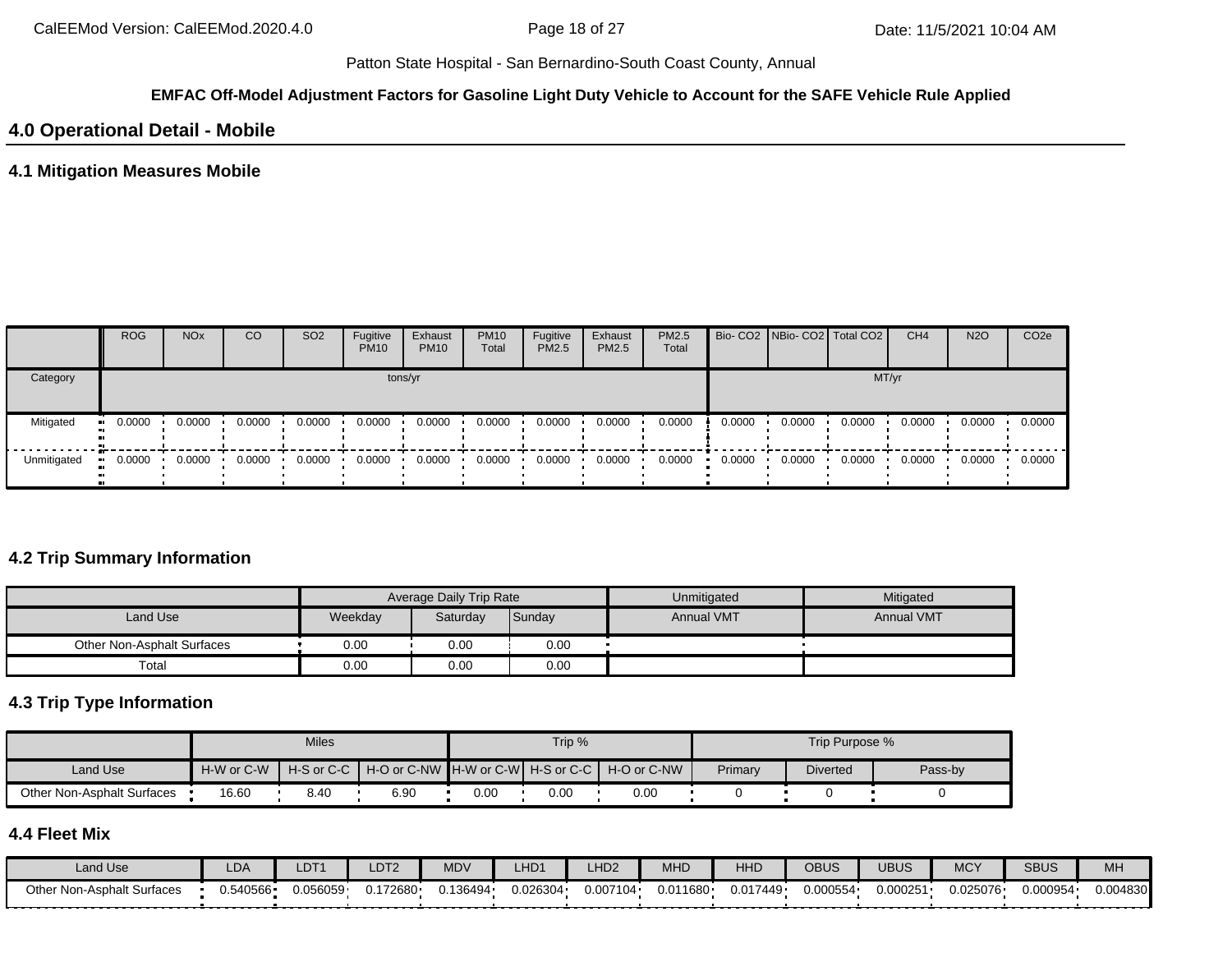### **EMFAC Off-Model Adjustment Factors for Gasoline Light Duty Vehicle to Account for the SAFE Vehicle Rule Applied**

# **5.0 Energy Detail**

Historical Energy Use: N

# **5.1 Mitigation Measures Energy**

|                            | <b>ROG</b> | <b>NO<sub>x</sub></b> | CO     | SO <sub>2</sub> | Fugitive<br><b>PM10</b> | Exhaust<br><b>PM10</b> | <b>PM10</b><br>Total | Fugitive<br>PM2.5 | Exhaust<br><b>PM2.5</b> | PM2.5<br>Total |        | Bio- CO2   NBio- CO2   Total CO2 |        | CH <sub>4</sub> | <b>N2O</b> | CO <sub>2e</sub> |
|----------------------------|------------|-----------------------|--------|-----------------|-------------------------|------------------------|----------------------|-------------------|-------------------------|----------------|--------|----------------------------------|--------|-----------------|------------|------------------|
| Category                   |            |                       |        |                 |                         | tons/yr                |                      |                   |                         |                |        |                                  | MT/yr  |                 |            |                  |
| Electricity<br>Mitigated   |            |                       |        |                 |                         | 0.0000                 | 0.0000               |                   | 0.0000                  | 0.0000         | 0.0000 | 0.0000                           | 0.0000 | 0.0000          | 0.0000     | 0.0000           |
| Electricity<br>Unmitigated |            |                       |        |                 |                         | 0.0000                 | 0.0000               |                   | 0.0000                  | 0.0000         | 0.0000 | 0.0000                           | 0.0000 | 0.0000          | 0.0000     | 0.0000           |
| NaturalGas<br>Mitigated    | 0.0000     | 0.0000                | 0.0000 | 0.0000          |                         | 0.0000                 | 0.0000               |                   | 0.0000                  | 0.0000         | 0.0000 | 0.0000                           | 0.0000 | 0.0000          | 0.0000     | 0.0000           |
| NaturalGas<br>Unmitigated  | 0.0000     | 0.0000                | 0.0000 | 0.0000          |                         | 0.0000                 | 0.0000               |                   | 0.0000                  | 0.0000         | 0.0000 | 0.0000                           | 0.0000 | 0.0000          | 0.0000     | 0.0000           |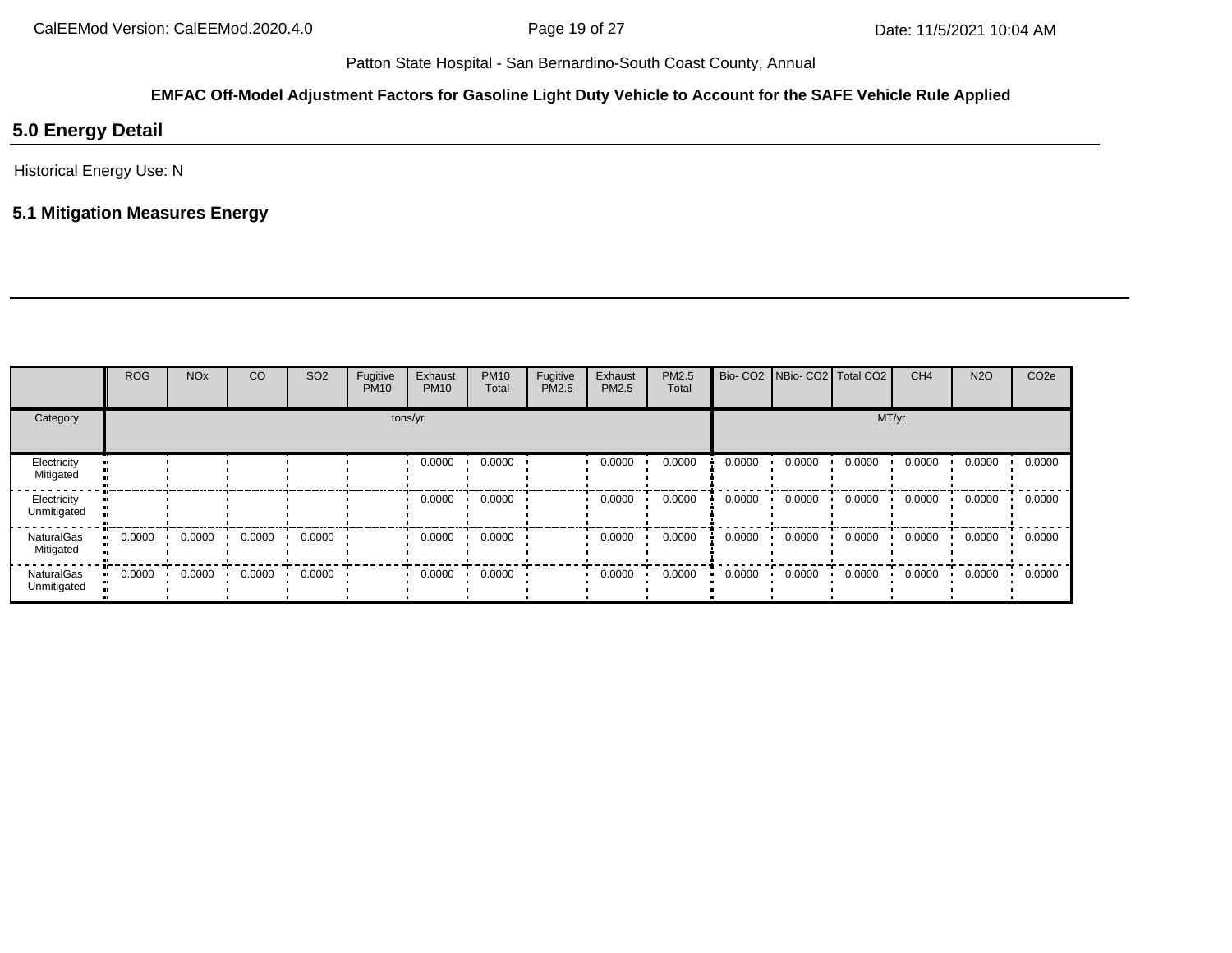### **EMFAC Off-Model Adjustment Factors for Gasoline Light Duty Vehicle to Account for the SAFE Vehicle Rule Applied**

## **5.2 Energy by Land Use - NaturalGas**

**Unmitigated**

|                                       | NaturalGa<br>s Use | <b>ROG</b> | <b>NO<sub>x</sub></b> | CO     | SO <sub>2</sub> | Fugitive<br><b>PM10</b> | Exhaust<br><b>PM10</b> | <b>PM10</b><br>Total | Fugitive<br><b>PM2.5</b> | Exhaust<br>PM2.5 | PM2.5<br>Total |        | Bio- CO2   NBio- CO2   Total CO2 |        | CH <sub>4</sub> | <b>N2O</b> | CO <sub>2e</sub> |
|---------------------------------------|--------------------|------------|-----------------------|--------|-----------------|-------------------------|------------------------|----------------------|--------------------------|------------------|----------------|--------|----------------------------------|--------|-----------------|------------|------------------|
| Land Use                              | kBTU/yr            |            |                       |        |                 |                         | tons/yr                |                      |                          |                  |                |        |                                  | MT/yr  |                 |            |                  |
| Other Non-<br><b>Asphalt Surfaces</b> | $\Omega$           | 0.0000     | 0.0000                | 0.0000 | 0.0000          |                         | 0.0000                 | 0.0000               |                          | 0.0000           | 0.0000         | 0.0000 | 0.0000                           | 0.0000 | 0.0000          | 0.0000     | 0.0000           |
| Total                                 |                    | 0.0000     | 0.0000                | 0.0000 | 0.0000          |                         | 0.0000                 | 0.0000               |                          | 0.0000           | 0.0000         | 0.0000 | 0.0000                           | 0.0000 | 0.0000          | 0.0000     | 0.0000           |

## **Mitigated**

|                                       | <b>NaturalGa</b><br>s Use | <b>ROG</b> | <b>NO<sub>x</sub></b> | CO     | SO <sub>2</sub> | Fugitive<br><b>PM10</b> | Exhaust<br><b>PM10</b> | <b>PM10</b><br>Total | Fugitive<br>PM2.5 | Exhaust<br>PM2.5 | PM2.5<br>Total |        | Bio- CO2 NBio- CO2 Total CO2 |        | CH <sub>4</sub> | <b>N2O</b> | CO <sub>2e</sub> |
|---------------------------------------|---------------------------|------------|-----------------------|--------|-----------------|-------------------------|------------------------|----------------------|-------------------|------------------|----------------|--------|------------------------------|--------|-----------------|------------|------------------|
| Land Use                              | kBTU/yr                   |            |                       |        |                 |                         | tons/yr                |                      |                   |                  |                |        |                              | MT/yr  |                 |            |                  |
| Other Non-<br><b>Asphalt Surfaces</b> |                           | 0.0000     | 0.0000                | 0.0000 | 0.0000          |                         | 0.0000                 | 0.0000               |                   | 0.0000           | 0.0000         | 0.0000 | 0.0000                       | 0.0000 | 0.0000          | 0.0000     | 0.0000           |
| <b>Total</b>                          |                           | 0.0000     | 0.0000                | 0.0000 | 0.0000          |                         | 0.0000                 | 0.0000               |                   | 0.0000           | 0.0000         | 0.0000 | 0.0000                       | 0.0000 | 0.0000          | 0.0000     | 0.0000           |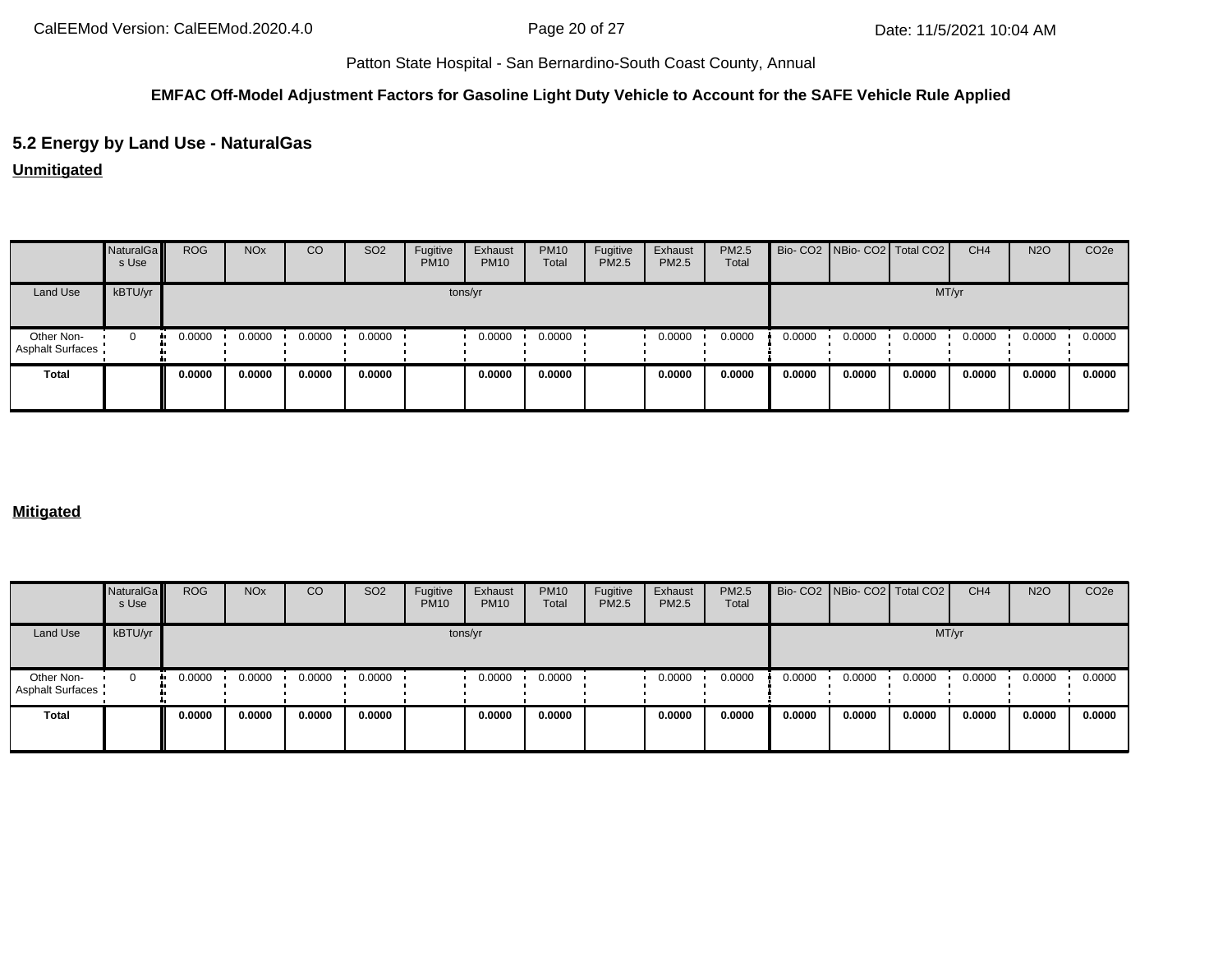### **EMFAC Off-Model Adjustment Factors for Gasoline Light Duty Vehicle to Account for the SAFE Vehicle Rule Applied**

**5.3 Energy by Land Use - Electricity**

**Unmitigated**

|                                | Electricity<br>Use | Total CO <sub>2</sub> | CH <sub>4</sub> | <b>N2O</b> | CO <sub>2e</sub> |
|--------------------------------|--------------------|-----------------------|-----------------|------------|------------------|
| <b>Land Use</b>                | kWh/yr             |                       |                 | MT/yr      |                  |
| Other Non-<br>Asphalt Surfaces | $\Omega$           | 0.0000                | 0.0000          | 0.0000     | 0.0000           |
| <b>Total</b>                   |                    | 0.0000                | 0.0000          | 0.0000     | 0.0000           |

### **Mitigated**

|                                       | Electricity<br>Use | Total CO <sub>2</sub> | CH <sub>4</sub> | <b>N2O</b> | CO <sub>2e</sub> |
|---------------------------------------|--------------------|-----------------------|-----------------|------------|------------------|
| Land Use                              | kWh/yr             |                       | MT/yr           |            |                  |
| Other Non-<br><b>Asphalt Surfaces</b> | $\Omega$           | 0.0000                | 0.0000          | 0.0000     | 0.0000           |
| <b>Total</b>                          |                    | 0.0000                | 0.0000          | 0.0000     | 0.0000           |

# **6.0 Area Detail**

**6.1 Mitigation Measures Area**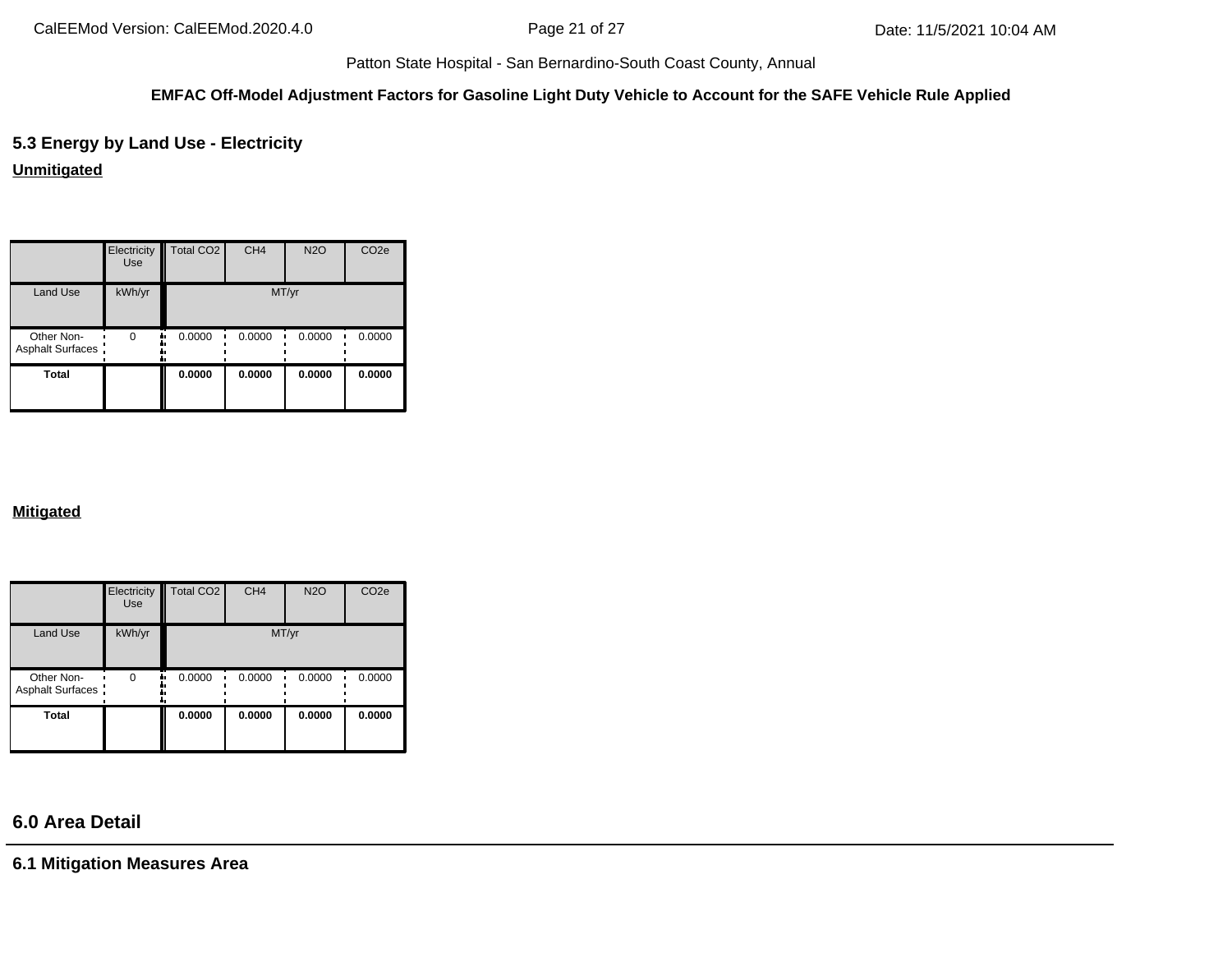### **EMFAC Off-Model Adjustment Factors for Gasoline Light Duty Vehicle to Account for the SAFE Vehicle Rule Applied**

|             | <b>ROG</b>         | <b>NO<sub>x</sub></b> | CO                 | SO <sub>2</sub> | Fugitive<br><b>PM10</b> | Exhaust<br><b>PM10</b> | <b>PM10</b><br>Total | Fugitive<br><b>PM2.5</b> | Exhaust<br><b>PM2.5</b> | <b>PM2.5</b><br>Total |        |                 | Bio- CO2 NBio- CO2 Total CO2 | CH <sub>4</sub> | <b>N2O</b> | CO <sub>2e</sub> |
|-------------|--------------------|-----------------------|--------------------|-----------------|-------------------------|------------------------|----------------------|--------------------------|-------------------------|-----------------------|--------|-----------------|------------------------------|-----------------|------------|------------------|
| Category    |                    |                       |                    |                 |                         | tons/yr                |                      |                          |                         |                       |        |                 | MT/yr                        |                 |            |                  |
| Mitigated   | $-7.0000e-$<br>005 | 0.0000                | 1.0000e-<br>005    | 0.0000          |                         | 0.0000                 | 0.0000               |                          | 0.0000                  | 0.0000                | 0.0000 | 2.0000e-<br>005 | 2.0000e-<br>005              | 0.0000          | 0.0000     | 2.0000e-<br>005  |
| Unmitigated | $-7.0000e-$<br>005 | 0.0000                | $-1.0000e-$<br>005 | 0.0000          |                         | 0.0000                 | 0.0000               |                          | 0.0000                  | 0.0000                | 0.0000 | 2.0000e-<br>005 | 2.0000e-<br>005              | 0.0000          | 0.0000     | 2.0000e-<br>005  |

# **6.2 Area by SubCategory**

### **Unmitigated**

|                          | <b>ROG</b>         | <b>NO<sub>x</sub></b> | CO              | SO <sub>2</sub> | Fugitive<br><b>PM10</b> | Exhaust<br><b>PM10</b> | <b>PM10</b><br>Total | Fugitive<br>PM2.5 | Exhaust<br>PM2.5 | PM2.5<br>Total |        | Bio- CO2   NBio- CO2   Total CO2 |                 | CH <sub>4</sub> | <b>N2O</b> | CO <sub>2</sub> e |
|--------------------------|--------------------|-----------------------|-----------------|-----------------|-------------------------|------------------------|----------------------|-------------------|------------------|----------------|--------|----------------------------------|-----------------|-----------------|------------|-------------------|
| SubCategory              |                    |                       |                 |                 |                         | tons/yr                |                      |                   |                  |                |        |                                  |                 | MT/yr           |            |                   |
| Architectural<br>Coating | $-1.0000e-$<br>005 |                       |                 |                 |                         | 0.0000                 | 0.0000               |                   | 0.0000           | 0.0000         | 0.0000 | 0.0000                           | 0.0000          | 0.0000          | 0.0000     | 0.0000            |
| Consumer<br>Products     | $-6.0000e-$<br>005 |                       |                 |                 |                         | 0.0000                 | 0.0000               |                   | 0.0000           | 0.0000         | 0.0000 | 0.0000                           | 0.0000          | 0.0000          | 0.0000     | 0.0000            |
| Landscaping              | 0.0000             | 0.0000                | 1.0000e-<br>005 | 0.0000          |                         | 0.0000                 | 0.0000               |                   | 0.0000           | 0.0000         | 0.0000 | 2.0000e<br>005                   | 2.0000e-<br>005 | 0.0000          | 0.0000     | 2.0000e-<br>005   |
| <b>Total</b>             | 7.0000e-<br>005    | 0.0000                | 1.0000e-<br>005 | 0.0000          |                         | 0.0000                 | 0.0000               |                   | 0.0000           | 0.0000         | 0.0000 | 2.0000e-<br>005                  | 2.0000e-<br>005 | 0.0000          | 0.0000     | 2.0000e-<br>005   |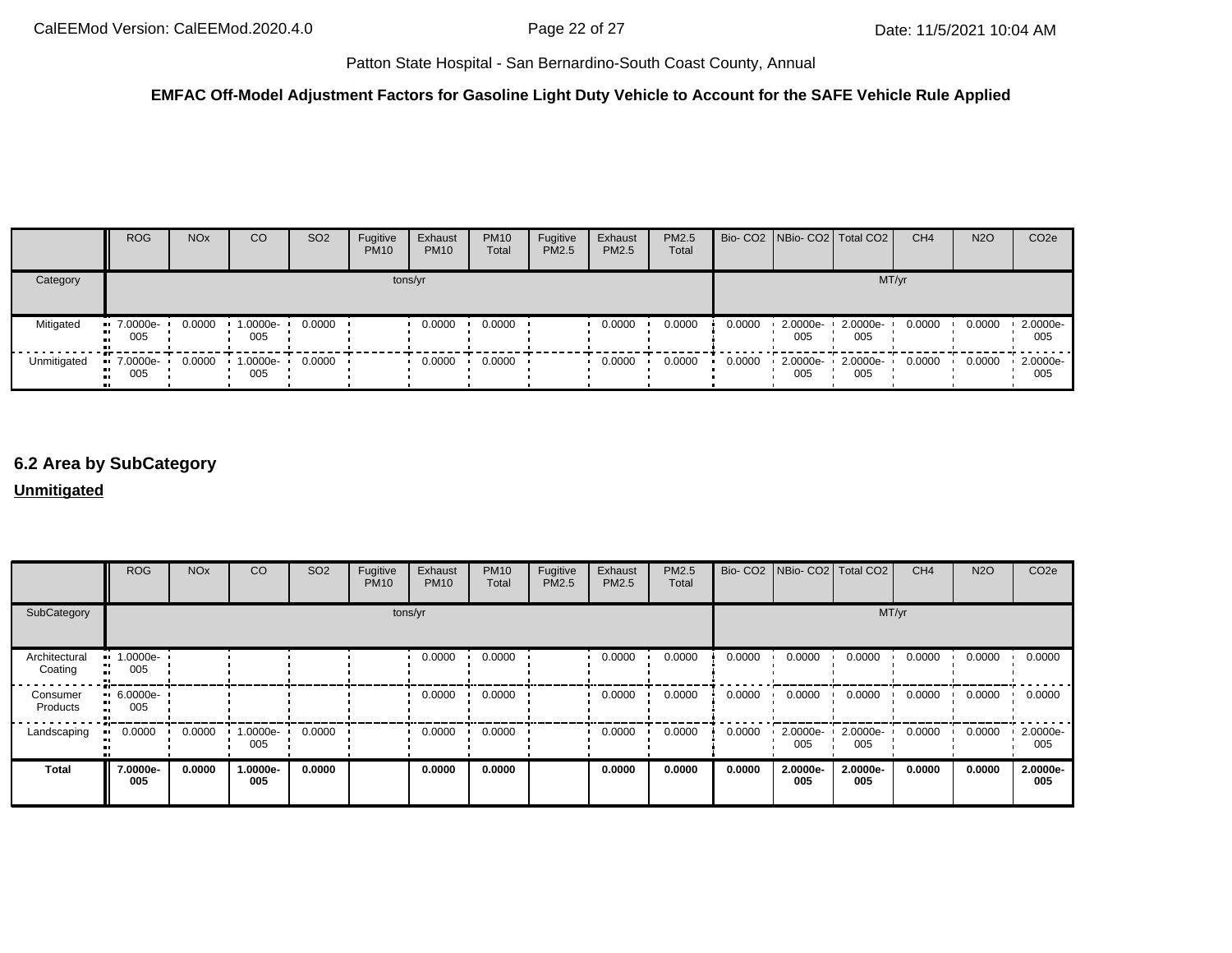### **EMFAC Off-Model Adjustment Factors for Gasoline Light Duty Vehicle to Account for the SAFE Vehicle Rule Applied**

# **6.2 Area by SubCategory**

### **Mitigated**

|                          | <b>ROG</b>                | <b>NO<sub>x</sub></b> | CO              | SO <sub>2</sub> | Fugitive<br><b>PM10</b> | Exhaust<br><b>PM10</b> | <b>PM10</b><br>Total | Fugitive<br>PM2.5 | Exhaust<br><b>PM2.5</b> | PM2.5<br>Total |        |                 | Bio- CO2 NBio- CO2 Total CO2 | CH <sub>4</sub> | <b>N2O</b> | CO <sub>2e</sub> |
|--------------------------|---------------------------|-----------------------|-----------------|-----------------|-------------------------|------------------------|----------------------|-------------------|-------------------------|----------------|--------|-----------------|------------------------------|-----------------|------------|------------------|
| SubCategory              |                           |                       |                 |                 |                         | tons/yr                |                      |                   |                         |                |        |                 |                              | MT/yr           |            |                  |
| Architectural<br>Coating | 1.0000e-<br>005           |                       |                 |                 |                         | 0.0000                 | 0.0000               |                   | 0.0000                  | 0.0000         | 0.0000 | 0.0000          | 0.0000                       | 0.0000          | 0.0000     | 0.0000           |
| Consumer<br>Products     | $-6.0000e-$<br>. .<br>005 |                       |                 |                 |                         | 0.0000                 | 0.0000               |                   | 0.0000                  | 0.0000         | 0.0000 | 0.0000          | 0.0000                       | 0.0000          | 0.0000     | 0.0000           |
| Landscaping              | 0.0000<br>                | 0.0000                | 1.0000e-<br>005 | 0.0000          |                         | 0.0000                 | 0.0000               |                   | 0.0000                  | 0.0000         | 0.0000 | 2.0000e-<br>005 | 2.0000e-<br>005              | 0.0000          | 0.0000     | 2.0000e-<br>005  |
| <b>Total</b>             | 7.0000e-<br>005           | 0.0000                | 1.0000e-<br>005 | 0.0000          |                         | 0.0000                 | 0.0000               |                   | 0.0000                  | 0.0000         | 0.0000 | 2.0000e-<br>005 | 2.0000e-<br>005              | 0.0000          | 0.0000     | 2.0000e-<br>005  |

# **7.0 Water Detail**

**7.1 Mitigation Measures Water**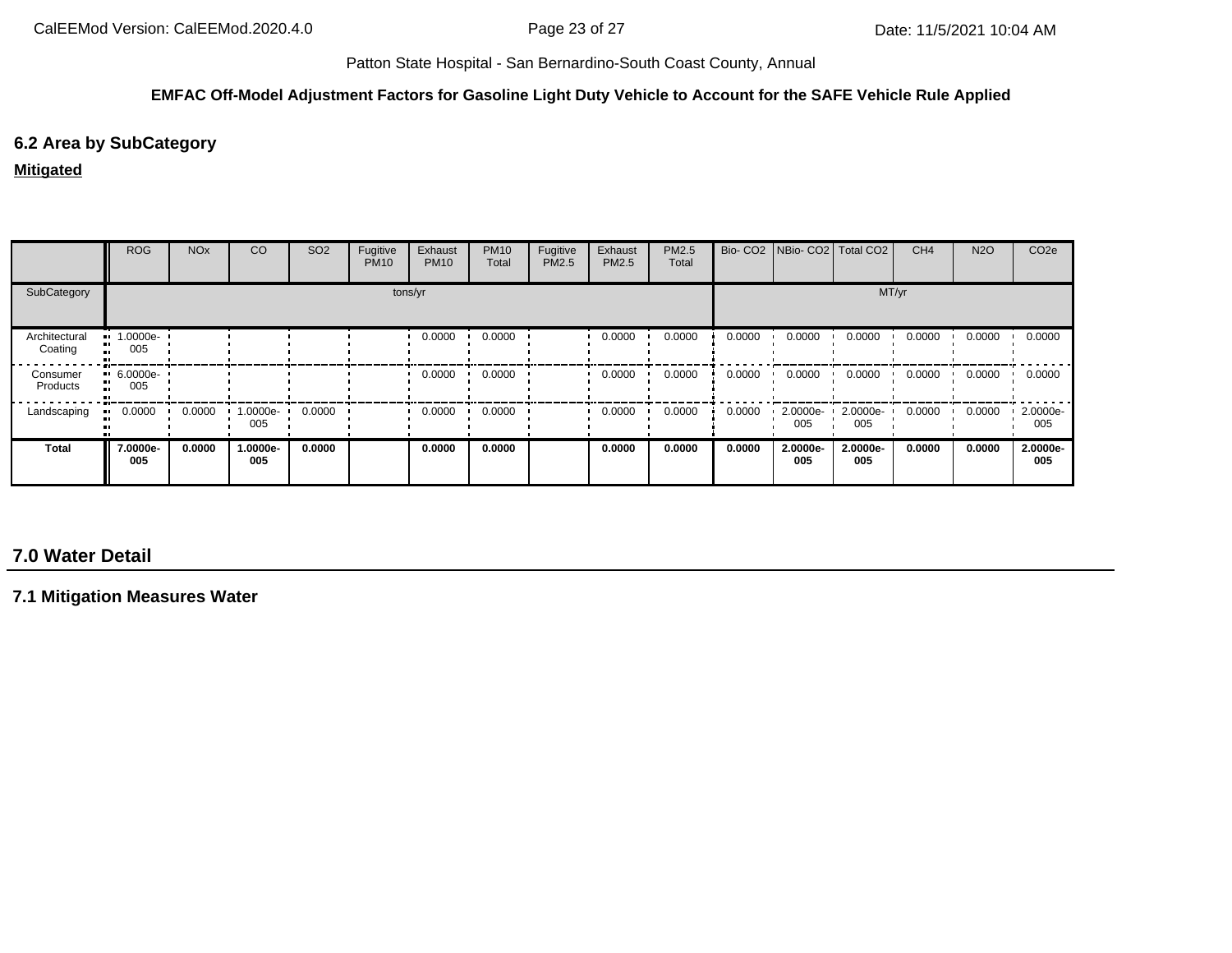**EMFAC Off-Model Adjustment Factors for Gasoline Light Duty Vehicle to Account for the SAFE Vehicle Rule Applied**

|             | <b>Total CO2</b>           | CH <sub>4</sub> | <b>N2O</b> | CO <sub>2e</sub> |
|-------------|----------------------------|-----------------|------------|------------------|
| Category    |                            | MT/yr           |            |                  |
| Mitigated   | 0.0000<br>ш,<br><br><br>., | 0.0000          | 0.0000     | 0.0000           |
| Unmitigated | 0.0000<br>ш.<br><br><br>ш  | 0.0000          | 0.0000     | 0.0000           |

# **7.2 Water by Land Use Unmitigated**

|                                       | door Use | Indoor/Out Total CO2 | CH <sub>4</sub> | <b>N2O</b> | CO <sub>2e</sub> |
|---------------------------------------|----------|----------------------|-----------------|------------|------------------|
| Land Use                              | Mgal     |                      | MT/yr           |            |                  |
| Other Non-<br><b>Asphalt Surfaces</b> | 0/0      | 0.0000               | 0.0000          | 0.0000     | 0.0000           |
| <b>Total</b>                          |          | 0.0000               | 0.0000          | 0.0000     | 0.0000           |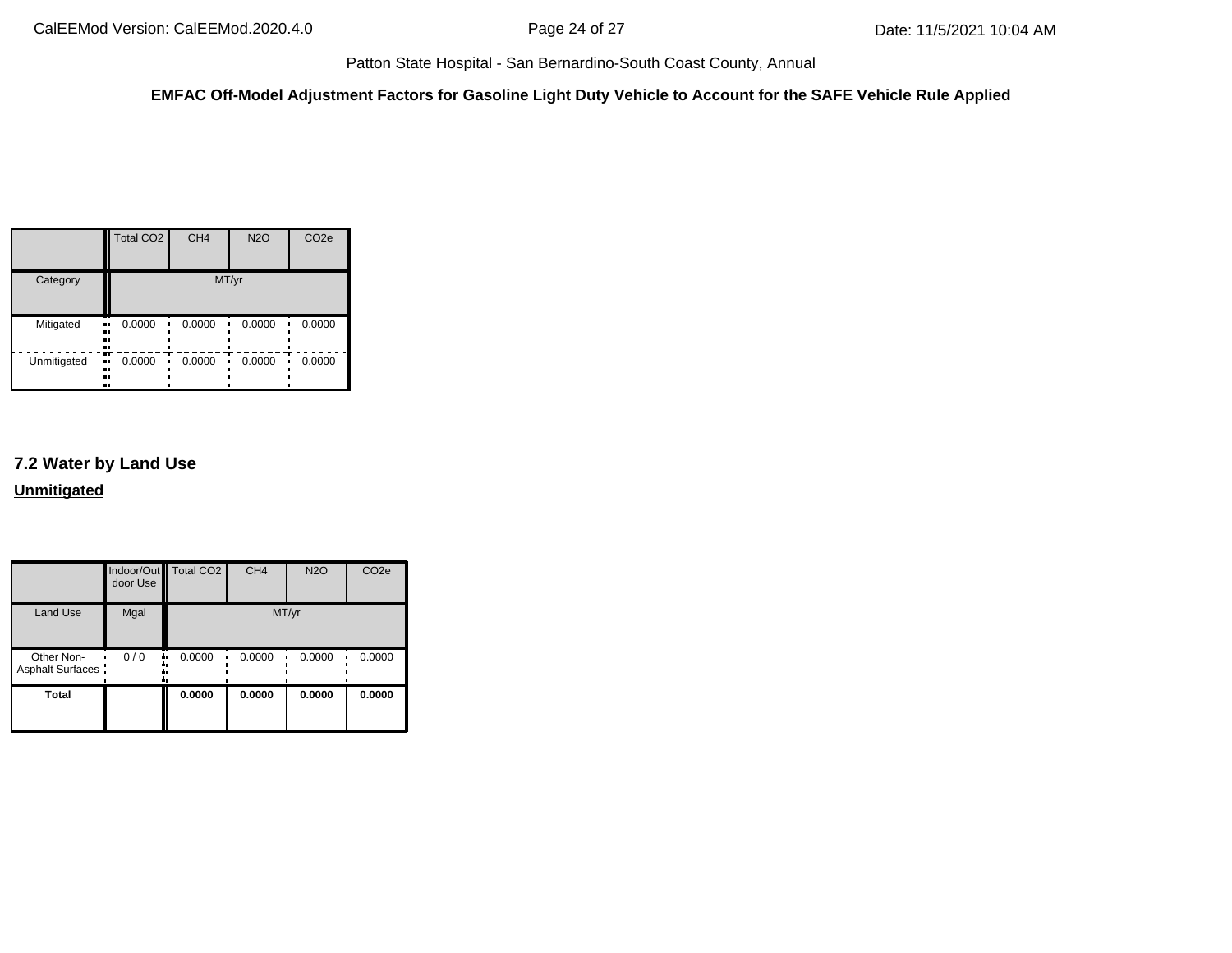### **EMFAC Off-Model Adjustment Factors for Gasoline Light Duty Vehicle to Account for the SAFE Vehicle Rule Applied**

**7.2 Water by Land Use**

**Mitigated**

|                                | Indoor/Out   Total CO2<br>door Use |              | CH <sub>4</sub> | <b>N2O</b> | CO <sub>2e</sub> |  |
|--------------------------------|------------------------------------|--------------|-----------------|------------|------------------|--|
| <b>Land Use</b>                | Mgal                               | MT/yr        |                 |            |                  |  |
| Other Non-<br>Asphalt Surfaces | 0/0                                | 0.0000<br>۰. | 0.0000          | 0.0000     | 0.0000           |  |
| <b>Total</b>                   |                                    | 0.0000       | 0.0000          | 0.0000     | 0.0000           |  |

# **8.0 Waste Detail**

# **8.1 Mitigation Measures Waste**

## **Category/Year**

|             | Total CO <sub>2</sub>       | CH <sub>4</sub> | <b>N2O</b> | CO <sub>2e</sub> |  |  |
|-------------|-----------------------------|-----------------|------------|------------------|--|--|
|             | MT/yr                       |                 |            |                  |  |  |
| Mitigated   | 0.0000<br><br><br><br>      | 0.0000          | 0.0000     | 0.0000           |  |  |
| Unmitigated | m<br>0.0000<br><br><br><br> | 0.0000          | 0.0000     | 0.0000           |  |  |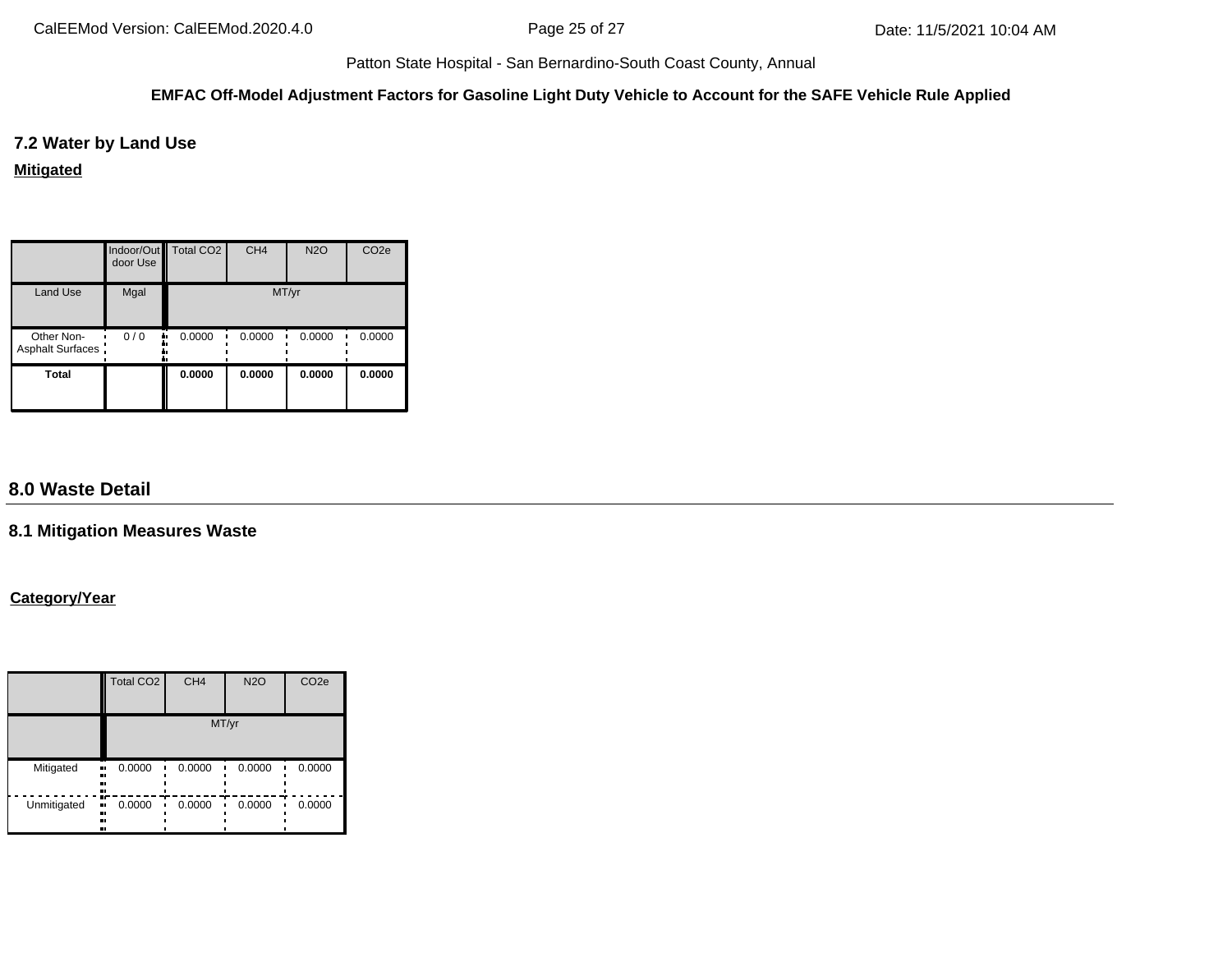#### **EMFAC Off-Model Adjustment Factors for Gasoline Light Duty Vehicle to Account for the SAFE Vehicle Rule Applied**

# **8.2 Waste by Land Use**

**Unmitigated**

|                                 | Waste<br>Disposed | Total CO <sub>2</sub> | CH <sub>4</sub> | <b>N2O</b> | CO <sub>2e</sub> |  |
|---------------------------------|-------------------|-----------------------|-----------------|------------|------------------|--|
| <b>Land Use</b>                 | tons              | MT/yr                 |                 |            |                  |  |
| Other Non-<br>Asphalt Surfaces: | $\Omega$          | 0.0000                | 0.0000          | 0.0000     | 0.0000           |  |
| <b>Total</b>                    |                   | 0.0000                | 0.0000          | 0.0000     | 0.0000           |  |

## **Mitigated**

|                                 | Waste<br><b>Disposed</b> | Total CO <sub>2</sub> | CH <sub>4</sub> | <b>N2O</b> | CO <sub>2e</sub> |  |
|---------------------------------|--------------------------|-----------------------|-----------------|------------|------------------|--|
| <b>Land Use</b>                 | tons                     | MT/yr                 |                 |            |                  |  |
| Other Non-<br>Asphalt Surfaces: | $\Omega$                 | 0.0000                | 0.0000          | 0.0000     | 0.0000           |  |
| <b>Total</b>                    |                          | 0.0000                | 0.0000          | 0.0000     | 0.0000           |  |

# **9.0 Operational Offroad**

| Equipment Type | Number | Hours/Day | Days/Year | Horse Power | <b>Load Factor</b> | Fuel Type |
|----------------|--------|-----------|-----------|-------------|--------------------|-----------|